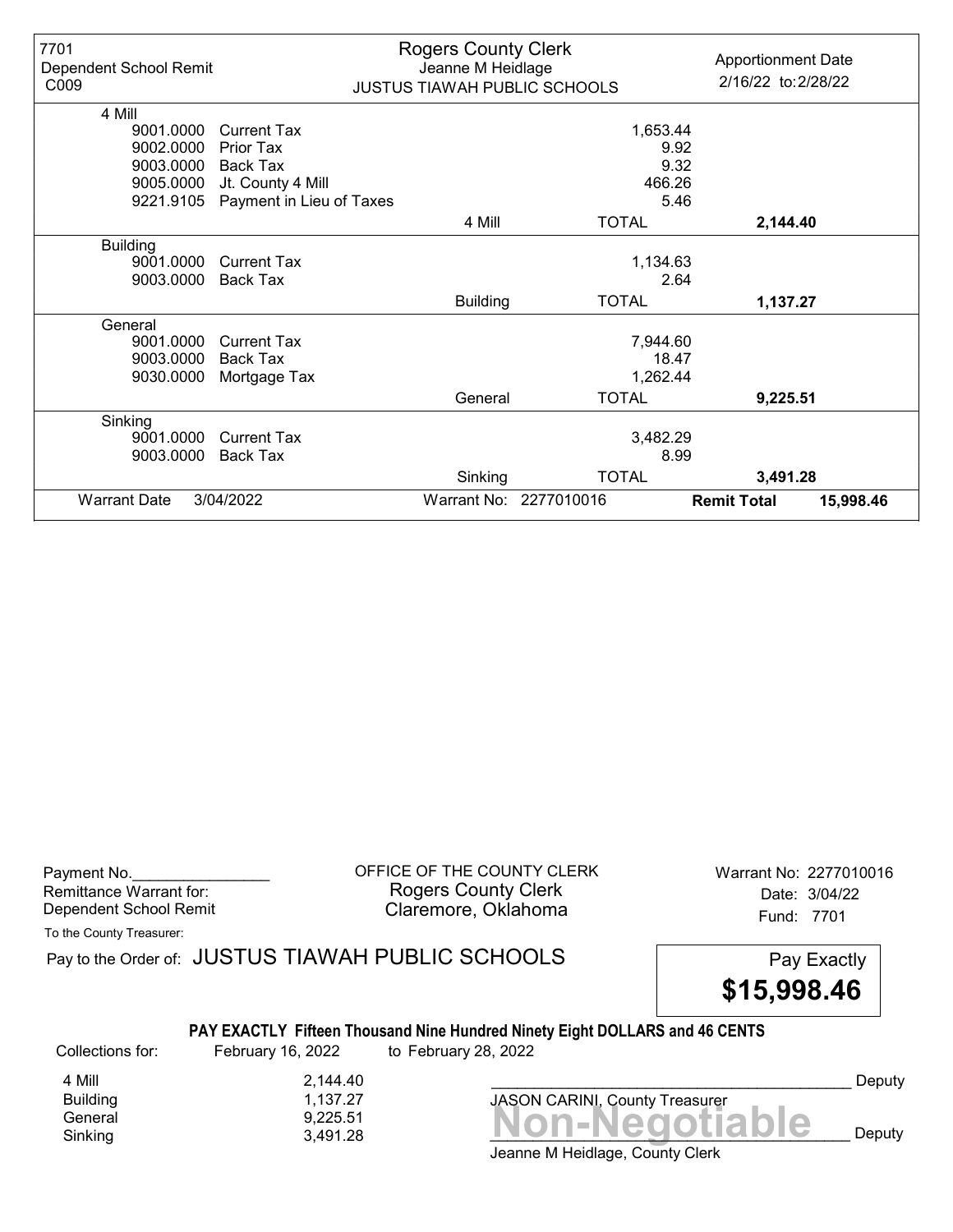| 7702<br>Independent School Remit<br>1001 |                          | <b>Rogers County Clerk</b><br>Jeanne M Heidlage<br><b>CLAREMORE PUBLIC SCHOOLS</b> |                        | <b>Apportionment Date</b><br>2/16/22 to: 2/28/22 |
|------------------------------------------|--------------------------|------------------------------------------------------------------------------------|------------------------|--------------------------------------------------|
|                                          |                          |                                                                                    |                        |                                                  |
| 4 Mill                                   |                          |                                                                                    |                        |                                                  |
| 9001.0000                                | <b>Current Tax</b>       |                                                                                    | 11,695.89              |                                                  |
| 9002.0000                                | Prior Tax                |                                                                                    | 70.19                  |                                                  |
| 9003.0000                                | Back Tax                 |                                                                                    | 65.95                  |                                                  |
| 9005.0000                                | Jt. County 4 Mill        |                                                                                    | 3,298.18               |                                                  |
| 9221.9105                                | Payment in Lieu of Taxes |                                                                                    | 38.60                  |                                                  |
|                                          |                          | 4 Mill                                                                             | <b>TOTAL</b>           | 15,168.81                                        |
| <b>Building</b>                          |                          |                                                                                    |                        |                                                  |
| 9001.0000                                | <b>Current Tax</b>       |                                                                                    | 5,033.48               |                                                  |
| 9002.0000                                | <b>Prior Tax</b>         |                                                                                    | 159.47                 |                                                  |
| 9003.0000                                | <b>Back Tax</b>          |                                                                                    | 45.67                  |                                                  |
| 9221.9105                                | Payment in Lieu of Taxes |                                                                                    | 112.06                 |                                                  |
|                                          |                          | <b>Building</b>                                                                    | <b>TOTAL</b>           | 5,350.68                                         |
| General                                  |                          |                                                                                    |                        |                                                  |
| 9001.0000                                | <b>Current Tax</b>       |                                                                                    | 35,224.57              |                                                  |
| 9002.0000                                | Prior Tax                |                                                                                    | 1,115.99               |                                                  |
| 9003.0000                                | <b>Back Tax</b>          |                                                                                    | 319.60                 |                                                  |
| 9030.0000                                | Mortgage Tax             |                                                                                    | 8,930.07               |                                                  |
| 9221.9105                                | Payment in Lieu of Taxes |                                                                                    | 784.17                 |                                                  |
|                                          |                          | General                                                                            | <b>TOTAL</b>           | 46,374.40                                        |
| Sinking                                  |                          |                                                                                    |                        |                                                  |
| 9001.0000                                | <b>Current Tax</b>       |                                                                                    | 19,624.69              |                                                  |
| 9002.0000                                | <b>Prior Tax</b>         |                                                                                    | 723.20                 |                                                  |
| 9003.0000                                | Back Tax                 |                                                                                    | 214.49                 |                                                  |
| 9221.9105                                | Payment in Lieu of Taxes |                                                                                    | 436.89                 |                                                  |
|                                          |                          | Sinking                                                                            | <b>TOTAL</b>           | 20,999.27                                        |
| <b>Warrant Date</b>                      | 3/04/2022                |                                                                                    | Warrant No: 2277020188 | <b>Remit Total</b><br>87,893.16                  |

Payment No. 2277020188 CONDUCT OF THE COUNTY CLERK Warrant No: 2277020188 Rogers County Clerk Date: 3/04/22 Independent School Remit **Claremore, Oklahoma** Fund: 7702

To the County Treasurer:

Pay to the Order of: CLAREMORE PUBLIC SCHOOLS Pay Exactly

\$87,893.16

## PAY EXACTLY Eighty Seven Thousand Eight Hundred Ninety Three DOLLARS and 16 CENTS

Collections for: February 16, 2022 to February 28, 2022

4 Mill<br>Building 15,168.81<br>5,350.68

Building 5,350.68

Banding<br>General 46,374.40<br>Sinking 20,999.27 **Non-Negotiable** Sinking 20,999.27  $\blacksquare$  20,999.27  $\blacksquare$ JASON CARINI, County Treasurer

Deputy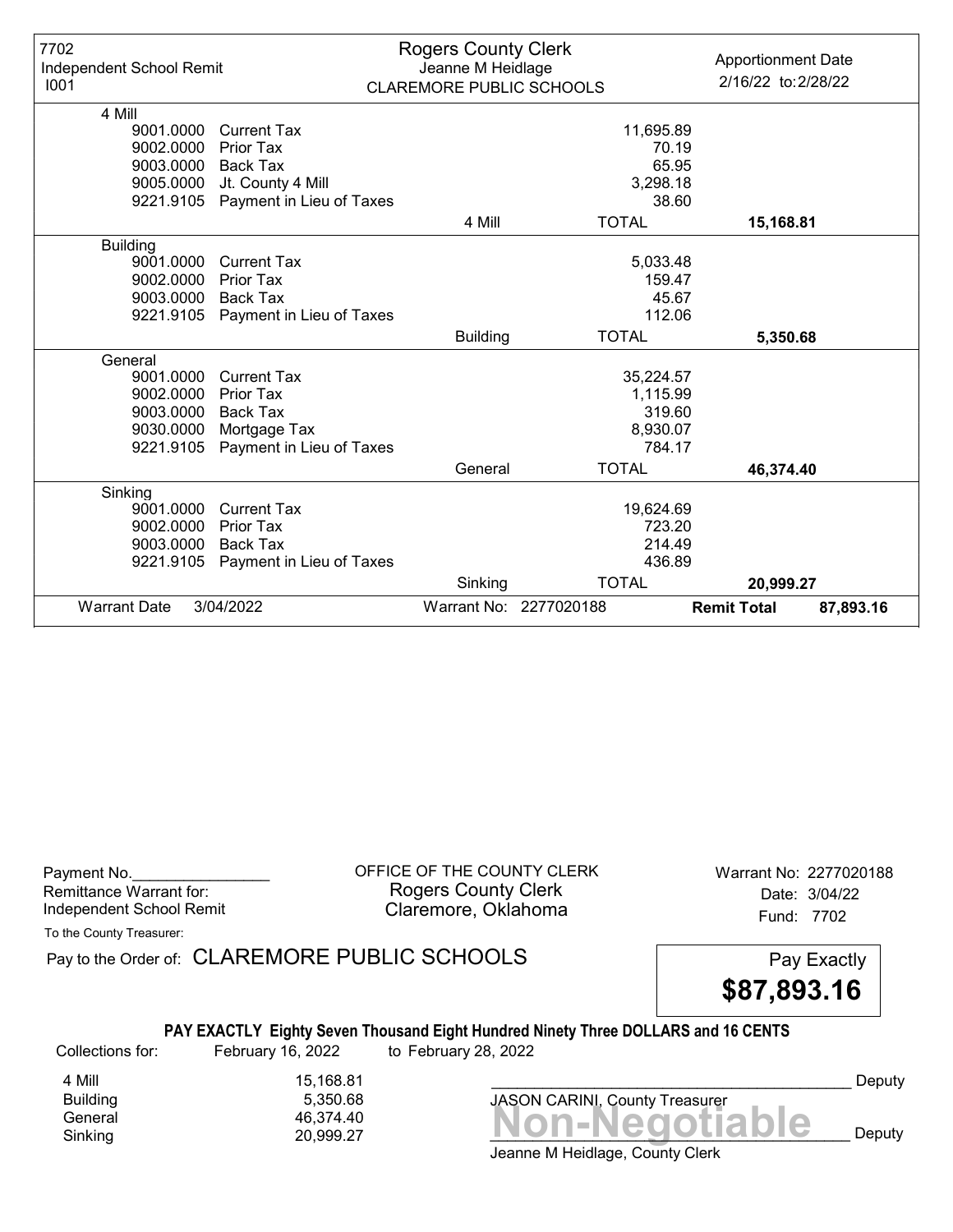| 7702<br>Independent School Remit<br>1002 |                          | <b>Rogers County Clerk</b><br>Jeanne M Heidlage<br>CATOOSA PUBLIC SCHOOLS |                        | <b>Apportionment Date</b><br>2/16/22 to: 2/28/22 |            |
|------------------------------------------|--------------------------|---------------------------------------------------------------------------|------------------------|--------------------------------------------------|------------|
| 4 Mill                                   |                          |                                                                           |                        |                                                  |            |
| 9001.0000                                | <b>Current Tax</b>       |                                                                           | 5,507.71               |                                                  |            |
| 9002.0000                                | Prior Tax                |                                                                           | 33.05                  |                                                  |            |
| 9003.0000                                | Back Tax                 |                                                                           | 31.05                  |                                                  |            |
| 9005.0000                                | Jt. County 4 Mill        |                                                                           | 1,553.14               |                                                  |            |
| 9221.9105                                | Payment in Lieu of Taxes |                                                                           | 18.18                  |                                                  |            |
|                                          |                          | 4 Mill                                                                    | <b>TOTAL</b>           | 7,143.13                                         |            |
| <b>Building</b>                          |                          |                                                                           |                        |                                                  |            |
| 9001.0000                                | <b>Current Tax</b>       |                                                                           | 32,808.32              |                                                  |            |
| 9221.9105                                | Payment in Lieu of Taxes |                                                                           | 50.32                  |                                                  |            |
|                                          |                          | <b>Building</b>                                                           | <b>TOTAL</b>           | 32,858.64                                        |            |
| General                                  |                          |                                                                           |                        |                                                  |            |
| 9001.0000                                | <b>Current Tax</b>       |                                                                           | 229,917.59             |                                                  |            |
| 9030.0000                                | Mortgage Tax             |                                                                           | 4,205.26               |                                                  |            |
| 9221.9105                                | Payment in Lieu of Taxes |                                                                           | 352.67                 |                                                  |            |
|                                          |                          | General                                                                   | <b>TOTAL</b>           | 234,475.52                                       |            |
| Sinking                                  |                          |                                                                           |                        |                                                  |            |
| 9001.0000                                | <b>Current Tax</b>       |                                                                           | 119,302.97             |                                                  |            |
| 9221.9105                                | Payment in Lieu of Taxes |                                                                           | 183.00                 |                                                  |            |
|                                          |                          | Sinking                                                                   | <b>TOTAL</b>           | 119,485.97                                       |            |
| <b>Warrant Date</b>                      | 3/04/2022                |                                                                           | Warrant No: 2277020189 | <b>Remit Total</b>                               | 393,963.26 |

Payment No. 2277020189 COFFICE OF THE COUNTY CLERK Warrant No: 2277020189 Rogers County Clerk Date: 3/04/22 Independent School Remit **Claremore, Oklahoma** Fund: 7702

To the County Treasurer:

Pay to the Order of: CATOOSA PUBLIC SCHOOLS Pay Exactly

\$393,963.26

#### PAY EXACTLY Three Hundred Ninety Three Thousand Nine Hundred Sixty Three DOLLARS and 26 CENTS Collections for: February 16, 2022 to February 28, 2022

4 Mill 7,143.13<br>Building 32,858.64 Building 32,858.64

Banding<br>General 234,475.52<br>Sinking 119,485.97 **Non-Negotiable** Sinking 119,485.97  $\blacksquare$ JASON CARINI, County Treasurer

Deputy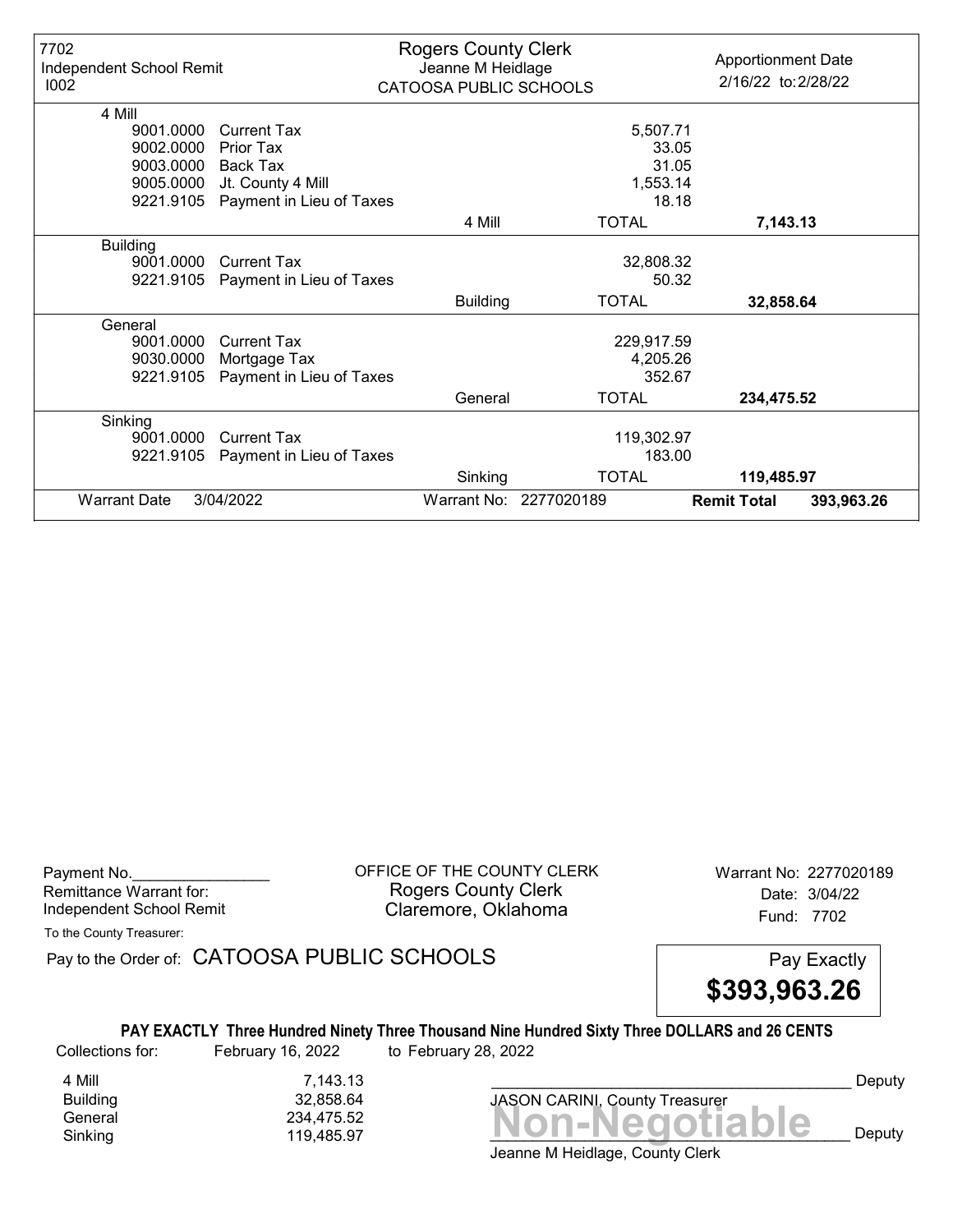| 7702<br>Independent School Remit<br>1003 |                          | <b>Rogers County Clerk</b><br>Jeanne M Heidlage<br>CHELSEA PUBLIC SCHOOLS |                        | <b>Apportionment Date</b><br>2/16/22 to: 2/28/22 |           |
|------------------------------------------|--------------------------|---------------------------------------------------------------------------|------------------------|--------------------------------------------------|-----------|
| 4 Mill                                   |                          |                                                                           |                        |                                                  |           |
| 9001.0000                                | <b>Current Tax</b>       |                                                                           | 2,339.98               |                                                  |           |
| 9002.0000                                | Prior Tax                |                                                                           | 14.04                  |                                                  |           |
| 9003.0000                                | <b>Back Tax</b>          |                                                                           | 13.19                  |                                                  |           |
| 9005.0000                                | Jt. County 4 Mill        |                                                                           | 659.86                 |                                                  |           |
| 9221.9105                                | Payment in Lieu of Taxes |                                                                           | 7.72                   |                                                  |           |
|                                          |                          | 4 Mill                                                                    | <b>TOTAL</b>           | 3,034.79                                         |           |
| <b>Building</b>                          |                          |                                                                           |                        |                                                  |           |
| 9001.0000                                | <b>Current Tax</b>       |                                                                           | 1,608.62               |                                                  |           |
| 9002.0000                                | <b>Prior Tax</b>         |                                                                           | 0.74                   |                                                  |           |
|                                          |                          | <b>Building</b>                                                           | <b>TOTAL</b>           | 1,609.36                                         |           |
| General                                  |                          |                                                                           |                        |                                                  |           |
| 9001.0000                                | <b>Current Tax</b>       |                                                                           | 11,251.05              |                                                  |           |
| 9002.0000                                | Prior Tax                |                                                                           | 5.17                   |                                                  |           |
| 9030.0000                                | Mortgage Tax             |                                                                           | 1,786.62               |                                                  |           |
|                                          |                          | General                                                                   | <b>TOTAL</b>           | 13,042.84                                        |           |
| Sinking                                  |                          |                                                                           |                        |                                                  |           |
| 9001.0000                                | <b>Current Tax</b>       |                                                                           | 4,893.64               |                                                  |           |
| 9002.0000                                | <b>Prior Tax</b>         |                                                                           | 2.25                   |                                                  |           |
|                                          |                          | Sinking                                                                   | <b>TOTAL</b>           | 4,895.89                                         |           |
| <b>Warrant Date</b>                      | 3/04/2022                |                                                                           | Warrant No: 2277020190 | <b>Remit Total</b>                               | 22,582.88 |

Payment No. 2277020190<br>
OFFICE OF THE COUNTY CLERK Warrant No: 2277020190 Rogers County Clerk Date: 3/04/22 Independent School Remit **Claremore, Oklahoma** Fund: 7702

To the County Treasurer:

Pay to the Order of: CHELSEA PUBLIC SCHOOLS Pay Exactly

\$22,582.88

#### PAY EXACTLY Twenty Two Thousand Five Hundred Eighty Two DOLLARS and 88 CENTS

Collections for: February 16, 2022 to February 28, 2022

4 Mill 3,034.79<br>Building 3,034.79 1,609.36

General 13,042.84<br>General 13,042.84 **Non-Negotiable** Sinking and  $4,895.89$  and  $4,895.89$  and  $4,895.89$  and  $4,895.89$  and  $4,895.89$  and  $4,895.89$  and  $4,895.89$  and  $4,895.89$  and  $4,895.89$  and  $4,895.89$  and  $4,895.89$  and  $4,895.89$  and  $4,895.89$  and  $4,895.89$  and JASON CARINI, County Treasurer

Deputy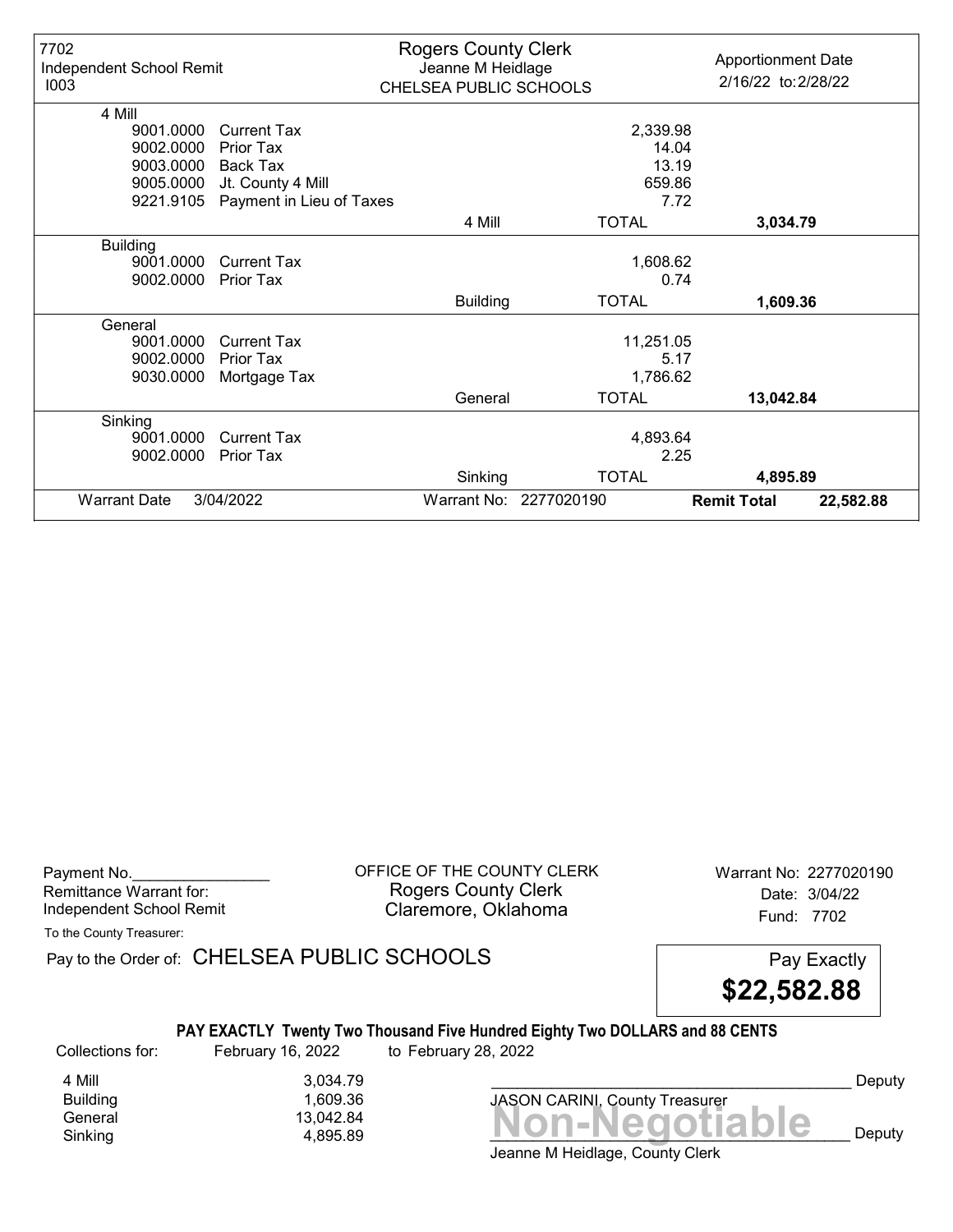| 7702<br>Independent School Remit<br>1004 |                          | <b>Rogers County Clerk</b><br>Jeanne M Heidlage | OOLOGAH-TALALA PUBLIC SCHOOLS | <b>Apportionment Date</b><br>2/16/22 to: 2/28/22 |           |
|------------------------------------------|--------------------------|-------------------------------------------------|-------------------------------|--------------------------------------------------|-----------|
| 4 Mill                                   |                          |                                                 |                               |                                                  |           |
| 9001.0000                                | Current Tax              |                                                 | 5,114.69                      |                                                  |           |
| 9002.0000                                | Prior Tax                |                                                 | 30.69                         |                                                  |           |
| 9003.0000                                | <b>Back Tax</b>          |                                                 | 28.84                         |                                                  |           |
| 9005.0000                                | Jt. County 4 Mill        |                                                 | 1,442.31                      |                                                  |           |
| 9221.9105                                | Payment in Lieu of Taxes |                                                 | 16.88                         |                                                  |           |
|                                          |                          | 4 Mill                                          | <b>TOTAL</b>                  | 6,633.41                                         |           |
| <b>Building</b>                          |                          |                                                 |                               |                                                  |           |
| 9001.0000                                | <b>Current Tax</b>       |                                                 | 2,261.87                      |                                                  |           |
| 9003.0000                                | <b>Back Tax</b>          |                                                 | 136.93                        |                                                  |           |
|                                          |                          | <b>Building</b>                                 | <b>TOTAL</b>                  | 2,398.80                                         |           |
| General                                  |                          |                                                 |                               |                                                  |           |
| 9001.0000                                | <b>Current Tax</b>       |                                                 | 15,846.50                     |                                                  |           |
| 9003.0000                                | Back Tax                 |                                                 | 959.34                        |                                                  |           |
| 9030.0000                                | Mortgage Tax             |                                                 | 3,905.17                      |                                                  |           |
|                                          |                          | General                                         | <b>TOTAL</b>                  | 20,711.01                                        |           |
| Sinking                                  |                          |                                                 |                               |                                                  |           |
| 9001.0000                                | <b>Current Tax</b>       |                                                 | 8,348.75                      |                                                  |           |
| 9003.0000                                | <b>Back Tax</b>          |                                                 | 478.04                        |                                                  |           |
|                                          |                          | Sinking                                         | <b>TOTAL</b>                  | 8,826.79                                         |           |
| <b>Warrant Date</b>                      | 3/04/2022                |                                                 | Warrant No: 2277020191        | <b>Remit Total</b>                               | 38,570.01 |

| Payment No.              |  |
|--------------------------|--|
| Remittance Warrant for:  |  |
| Independent School Remit |  |

OFFICE OF THE COUNTY CLERK Warrant No: 2277020191 Rogers County Clerk Date: 3/04/22 Claremore, Oklahoma<br>
Fund: 7702

| To the County Treasurer: |  |
|--------------------------|--|
|--------------------------|--|

Banding<br>General 20,711.01<br>Sinking 8,826.79 **Non-Negotiable** Pay to the Order of: OOLOGAH-TALALA PUBLIC SCHOOLS Pay Exactly PAY EXACTLY Thirty Eight Thousand Five Hundred Seventy DOLLARS and 1 CENT \$38,570.01 Collections for: February 16, 2022 to February 28, 2022 JASON CARINI, County Treasurer 4 Mill 6,633.41<br>Building 2,398.80 Building 2,398.80 Deputy

Jeanne M Heidlage, County Clerk Sinking and  $\begin{array}{ccc} 8,826.79 & & & \end{array}$  **NUIFNCYULIANIC** Deputy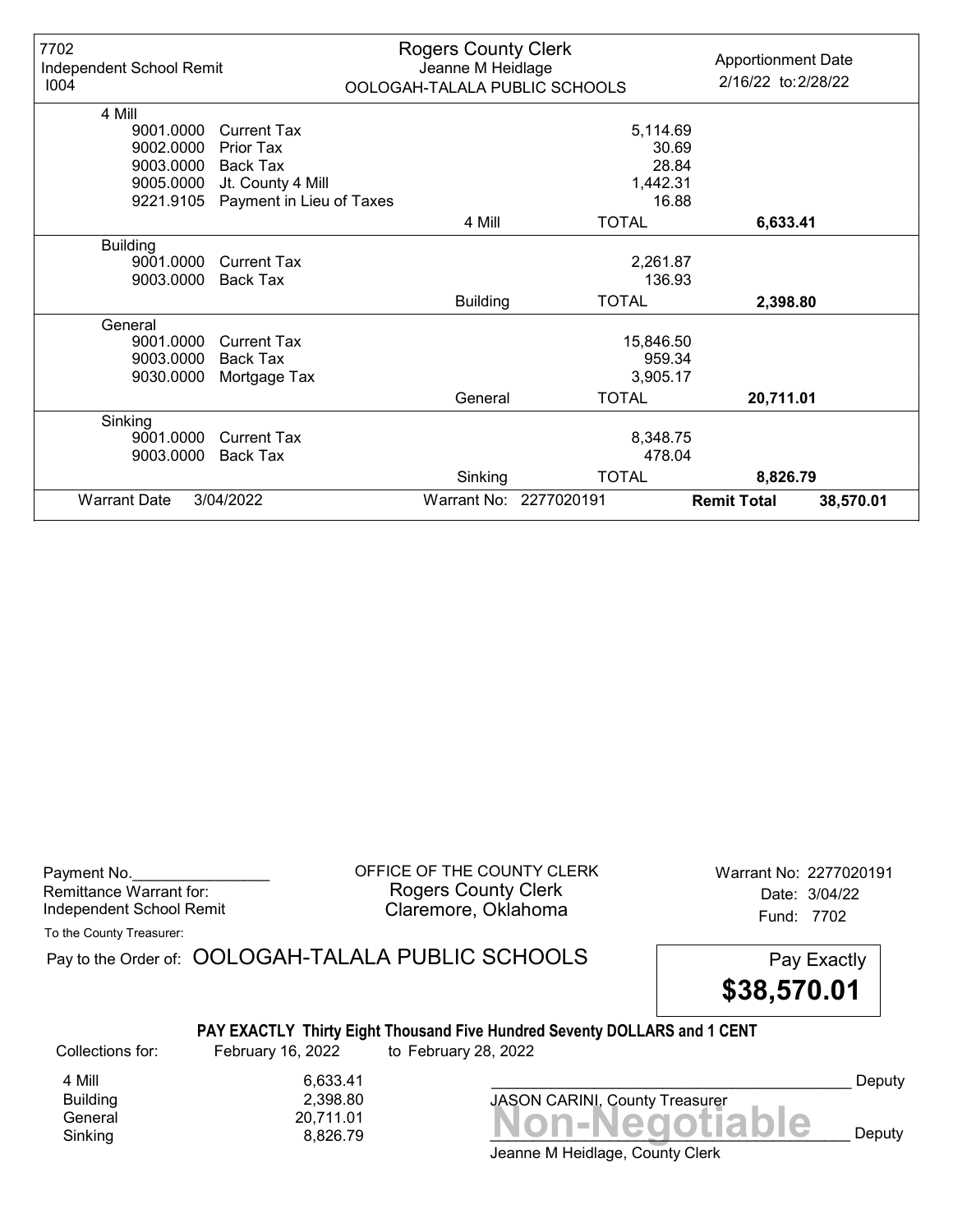| 7702<br>Independent School Remit<br>1005 |                          | <b>Rogers County Clerk</b><br>Jeanne M Heidlage<br><b>INOLA PUBLIC SCHOOLS</b> |                        | <b>Apportionment Date</b><br>2/16/22 to: 2/28/22 |           |
|------------------------------------------|--------------------------|--------------------------------------------------------------------------------|------------------------|--------------------------------------------------|-----------|
| 4 Mill                                   |                          |                                                                                |                        |                                                  |           |
| 9001.0000                                | <b>Current Tax</b>       |                                                                                | 3,743.14               |                                                  |           |
| 9002.0000                                | Prior Tax                |                                                                                | 22.46                  |                                                  |           |
| 9003.0000                                | Back Tax                 |                                                                                | 21.11                  |                                                  |           |
| 9005.0000                                | Jt. County 4 Mill        |                                                                                | 1,055.55               |                                                  |           |
| 9221.9105                                | Payment in Lieu of Taxes |                                                                                | 12.35                  |                                                  |           |
|                                          |                          | 4 Mill                                                                         | <b>TOTAL</b>           | 4,854.61                                         |           |
| <b>Building</b>                          |                          |                                                                                |                        |                                                  |           |
| 9001.0000                                | Current Tax              |                                                                                | 1,541.90               |                                                  |           |
| 9002.0000                                | <b>Prior Tax</b>         |                                                                                | 109.29                 |                                                  |           |
| 9003.0000                                | <b>Back Tax</b>          |                                                                                | 65.59                  |                                                  |           |
|                                          |                          | <b>Building</b>                                                                | <b>TOTAL</b>           | 1,716.78                                         |           |
| General                                  |                          |                                                                                |                        |                                                  |           |
| 9001.0000                                | <b>Current Tax</b>       |                                                                                | 10,793.31              |                                                  |           |
| 9002.0000                                | Prior Tax                |                                                                                | 765.01                 |                                                  |           |
| 9003.0000                                | Back Tax                 |                                                                                | 459.13                 |                                                  |           |
| 9030.0000                                | Mortgage Tax             |                                                                                | 2,857.97               |                                                  |           |
|                                          |                          | General                                                                        | <b>TOTAL</b>           | 14,875.42                                        |           |
| Sinking                                  |                          |                                                                                |                        |                                                  |           |
| 9001.0000                                | <b>Current Tax</b>       |                                                                                | 3,404.66               |                                                  |           |
| 9002.0000                                | Prior Tax                |                                                                                | 255.00                 |                                                  |           |
| 9003.0000                                | <b>Back Tax</b>          |                                                                                | 187.17                 |                                                  |           |
|                                          |                          | Sinking                                                                        | <b>TOTAL</b>           | 3,846.83                                         |           |
| <b>Warrant Date</b>                      | 3/04/2022                |                                                                                | Warrant No: 2277020192 | <b>Remit Total</b>                               | 25,293.64 |

| Payment No.              |  |
|--------------------------|--|
| Remittance Warrant for:  |  |
| Independent School Remit |  |

OFFICE OF THE COUNTY CLERK Warrant No: 2277020192 Rogers County Clerk Date: 3/04/22 Claremore, Oklahoma<br>
Fund: 7702

To the County Treasurer:

Pay to the Order of: INOLA PUBLIC SCHOOLS Pay Exactly

\$25,293.64

## PAY EXACTLY Twenty Five Thousand Two Hundred Ninety Three DOLLARS and 64 CENTS

Collections for: February 16, 2022 to February 28, 2022

Banding<br>General 14,875.42<br>Sinking 3,846.83 **Non-Negotiable** 4 Mill 4,854.61<br>Building 1,716.78

1,716.78

Sinking 3,846.83 \_\_\_\_\_\_\_\_\_\_\_\_\_\_\_\_\_\_\_\_\_\_\_\_\_\_\_\_\_\_\_\_\_\_\_\_\_\_\_\_\_\_ Deputy

Deputy

Jeanne M Heidlage, County Clerk

JASON CARINI, County Treasurer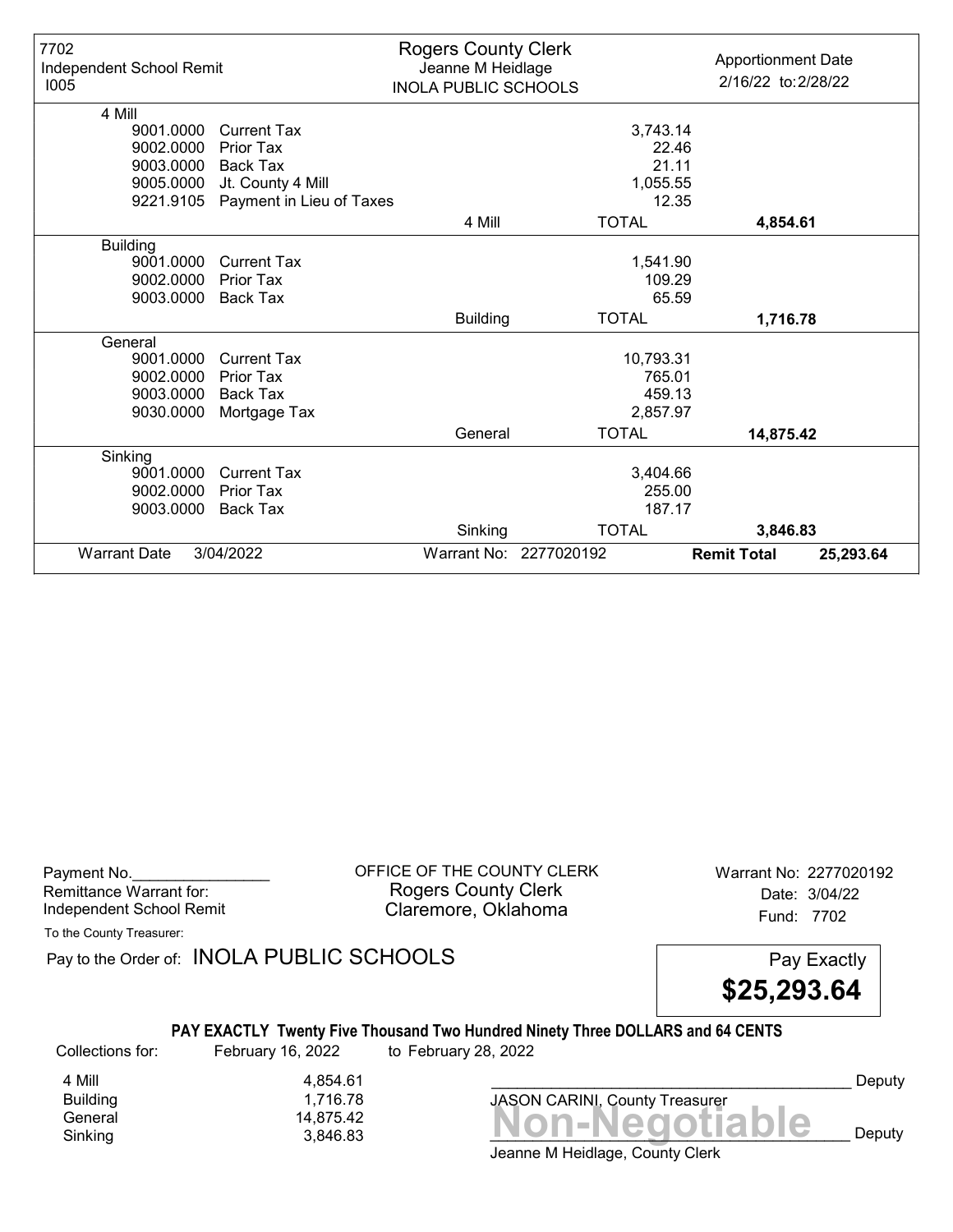| 7702<br>Independent School Remit<br>1006 |                          | <b>Rogers County Clerk</b><br>Jeanne M Heidlage<br>SEQUOYAH PUBLIC SCHOOLS |                        | <b>Apportionment Date</b><br>2/16/22 to: 2/28/22 |           |
|------------------------------------------|--------------------------|----------------------------------------------------------------------------|------------------------|--------------------------------------------------|-----------|
| 4 Mill                                   |                          |                                                                            |                        |                                                  |           |
| 9001.0000                                | <b>Current Tax</b>       |                                                                            | 3,839.59               |                                                  |           |
| 9002.0000                                | Prior Tax                |                                                                            | 23.04                  |                                                  |           |
| 9003.0000                                | <b>Back Tax</b>          |                                                                            | 21.65                  |                                                  |           |
| 9005.0000                                | Jt. County 4 Mill        |                                                                            | 1,082.74               |                                                  |           |
| 9221.9105                                | Payment in Lieu of Taxes |                                                                            | 12.67                  |                                                  |           |
|                                          |                          | 4 Mill                                                                     | <b>TOTAL</b>           | 4,979.69                                         |           |
| <b>Building</b>                          |                          |                                                                            |                        |                                                  |           |
| 9001.0000                                | <b>Current Tax</b>       |                                                                            | 2,079.18               |                                                  |           |
| 9002.0000                                | <b>Prior Tax</b>         |                                                                            |                        | 1.15                                             |           |
|                                          |                          | <b>Building</b>                                                            | <b>TOTAL</b>           | 2,080.33                                         |           |
| General                                  |                          |                                                                            |                        |                                                  |           |
| 9001.0000                                | <b>Current Tax</b>       |                                                                            | 14,558.20              |                                                  |           |
| 9002.0000                                | Prior Tax                |                                                                            |                        | 8.05                                             |           |
| 9030.0000                                | Mortgage Tax             |                                                                            | 2,931.62               |                                                  |           |
|                                          |                          | General                                                                    | <b>TOTAL</b>           | 17,497.87                                        |           |
| Sinking                                  |                          |                                                                            |                        |                                                  |           |
| 9001.0000                                | <b>Current Tax</b>       |                                                                            | 7,582.65               |                                                  |           |
| 9002.0000                                | Prior Tax                |                                                                            |                        | 4.82                                             |           |
|                                          |                          | Sinking                                                                    | <b>TOTAL</b>           | 7,587.47                                         |           |
| <b>Warrant Date</b>                      | 3/04/2022                |                                                                            | Warrant No: 2277020193 | <b>Remit Total</b>                               | 32,145.36 |

Payment No. 2277020193<br>
OFFICE OF THE COUNTY CLERK Warrant No: 2277020193 Rogers County Clerk Date: 3/04/22 Independent School Remit **Claremore, Oklahoma** Fund: 7702

To the County Treasurer:

Pay to the Order of: SEQUOYAH PUBLIC SCHOOLS Pay Exactly

\$32,145.36

#### PAY EXACTLY Thirty Two Thousand One Hundred Forty Five DOLLARS and 36 CENTS

4 Mill 4,979.69<br>Building 2,080.33 Building 2,080.33

Collections for: February 16, 2022 to February 28, 2022

Banding<br>General 17,497.87<br>Sinking 7,587.47 **Non-Negotiable** Sinking  $7,587.47$   $\blacksquare$   $\blacksquare$   $\blacksquare$   $\blacksquare$   $\blacksquare$   $\blacksquare$   $\blacksquare$   $\blacksquare$   $\blacksquare$   $\blacksquare$   $\blacksquare$   $\blacksquare$   $\blacksquare$   $\blacksquare$   $\blacksquare$   $\blacksquare$   $\blacksquare$   $\blacksquare$   $\blacksquare$   $\blacksquare$   $\blacksquare$   $\blacksquare$   $\blacksquare$   $\blacksquare$   $\blacksquare$   $\blacksquare$   $\blacksquare$   $\blacksquare$   $\blacksquare$ JASON CARINI, County Treasurer

Deputy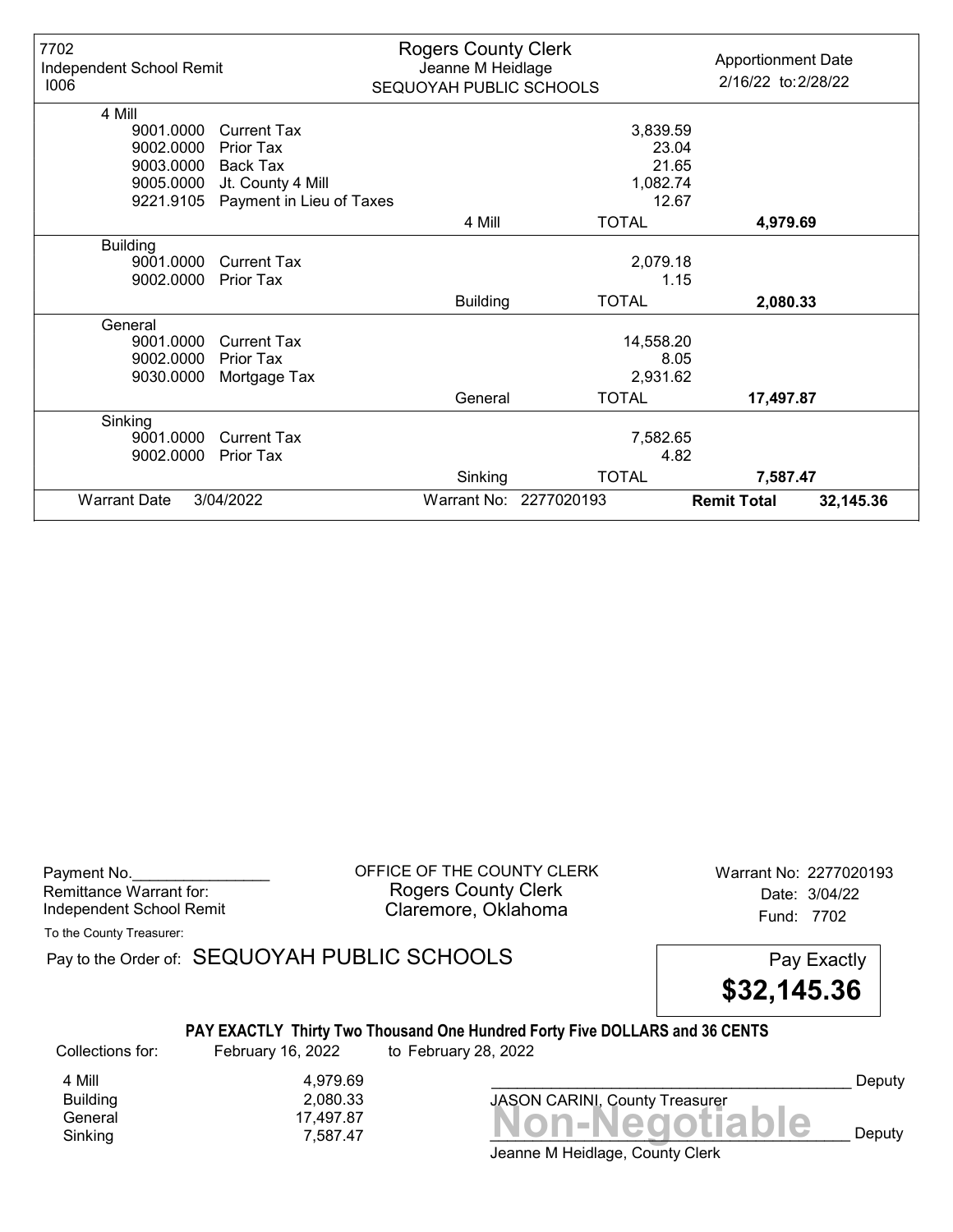| 7702<br>Independent School Remit<br>1007 |                          | <b>Rogers County Clerk</b><br>Jeanne M Heidlage<br>FOYIL PUBLIC SCHOOLS |                        | <b>Apportionment Date</b><br>2/16/22 to: 2/28/22 |          |
|------------------------------------------|--------------------------|-------------------------------------------------------------------------|------------------------|--------------------------------------------------|----------|
| 4 Mill                                   |                          |                                                                         |                        |                                                  |          |
| 9001.0000                                | <b>Current Tax</b>       |                                                                         | 1,396.67               |                                                  |          |
| 9002.0000                                | Prior Tax                |                                                                         | 8.40                   |                                                  |          |
| 9003.0000                                | Back Tax                 |                                                                         | 7.87                   |                                                  |          |
| 9005.0000                                | Jt. County 4 Mill        |                                                                         | 393.86                 |                                                  |          |
| 9221.9105                                | Payment in Lieu of Taxes |                                                                         | 4.60                   |                                                  |          |
|                                          |                          | 4 Mill                                                                  | <b>TOTAL</b>           | 1,811.40                                         |          |
| <b>Building</b>                          |                          |                                                                         |                        |                                                  |          |
| 9001.0000                                | <b>Current Tax</b>       |                                                                         | 476.70                 |                                                  |          |
| 9002.0000                                | Prior Tax                |                                                                         | 27.51                  |                                                  |          |
| 9003.0000                                | <b>Back Tax</b>          |                                                                         | 26.51                  |                                                  |          |
|                                          |                          | <b>Building</b>                                                         | <b>TOTAL</b>           | 530.72                                           |          |
| General                                  |                          |                                                                         |                        |                                                  |          |
| 9001.0000                                | <b>Current Tax</b>       |                                                                         | 3,338.74               |                                                  |          |
| 9002.0000                                | Prior Tax                |                                                                         | 192.66                 |                                                  |          |
| 9003.0000                                | <b>Back Tax</b>          |                                                                         | 185.66                 |                                                  |          |
| 9030.0000                                | Mortgage Tax             |                                                                         | 1,066.40               |                                                  |          |
|                                          |                          | General                                                                 | <b>TOTAL</b>           | 4,783.46                                         |          |
| Sinking                                  |                          |                                                                         |                        |                                                  |          |
| 9001.0000                                | <b>Current Tax</b>       |                                                                         | 1,652.87               |                                                  |          |
| 9002.0000                                | Prior Tax                |                                                                         | 111.67                 |                                                  |          |
| 9003.0000                                | <b>Back Tax</b>          |                                                                         | 106.39                 |                                                  |          |
|                                          |                          | Sinking                                                                 | <b>TOTAL</b>           | 1,870.93                                         |          |
| <b>Warrant Date</b>                      | 3/04/2022                |                                                                         | Warrant No: 2277020194 | <b>Remit Total</b>                               | 8,996.51 |

OFFICE OF THE COUNTY CLERK Warrant No: 2277020194 Rogers County Clerk Date: 3/04/22 Claremore, Oklahoma<br>
Fund: 7702

To the County Treasurer:

Pay to the Order of: FOYIL PUBLIC SCHOOLS Pay Exactly

\$8,996.51

## PAY EXACTLY Eight Thousand Nine Hundred Ninety Six DOLLARS and 51 CENTS

Collections for: February 16, 2022 to February 28, 2022

**Building** 

4 Mill 1,811.40<br>Building 530.72

Banding<br>General 4,783.46<br>Sinking 1,870.93 **Non-Negotiable** Sinking and  $1,870.93$  and  $1,870.93$  and  $1,870.93$  and  $1,870.93$  and  $1,870.93$  and  $1,870.93$  and  $1,870.93$  and  $1,870.93$  and  $1,870.93$  and  $1,870.93$  and  $1,870.93$  and  $1,870.93$  and  $1,870.93$  and  $1,870.93$  and

Deputy

Jeanne M Heidlage, County Clerk

JASON CARINI, County Treasurer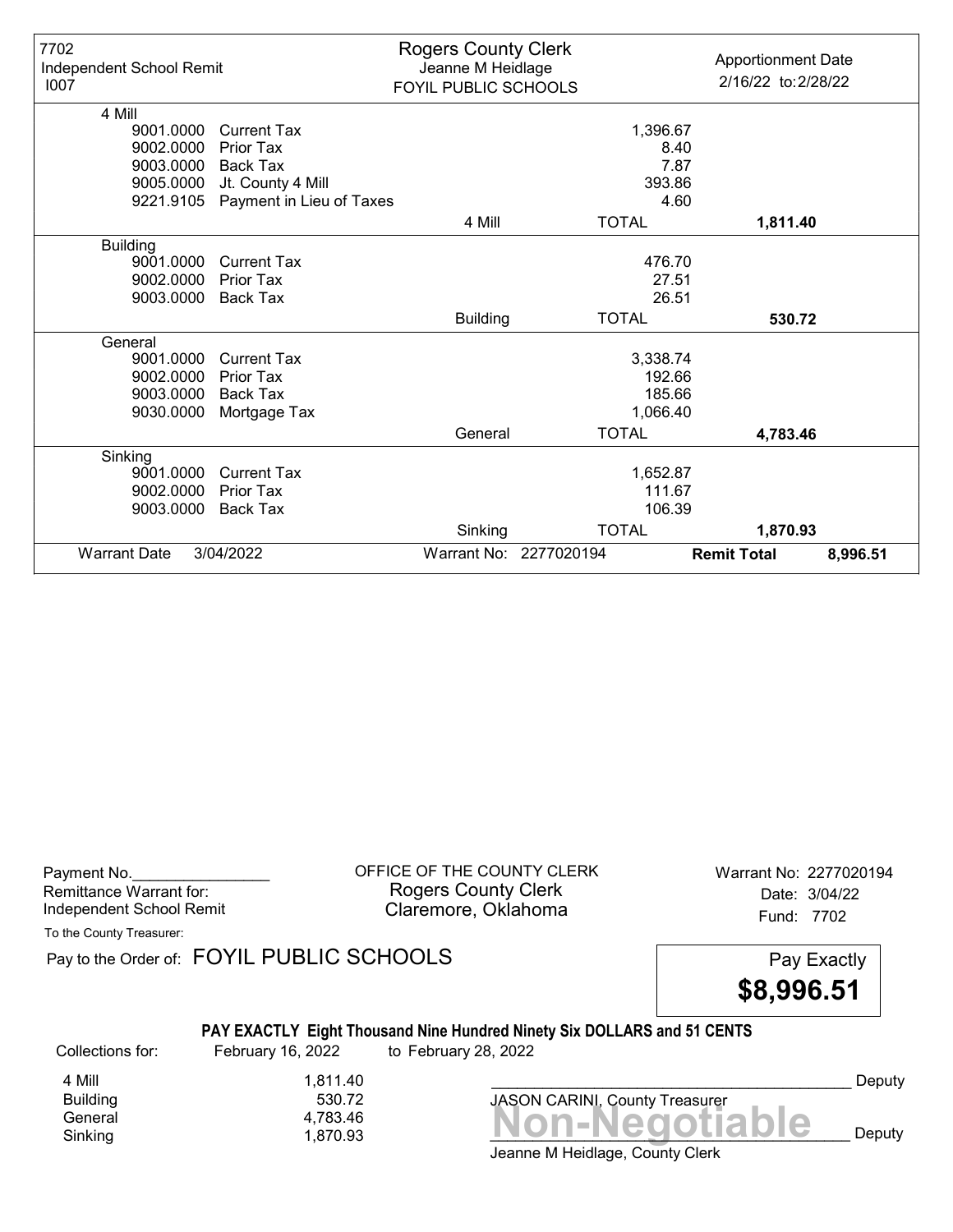| 7702<br>Independent School Remit<br>1008 |                          | <b>Rogers County Clerk</b><br>Jeanne M Heidlage<br><b>VERDIGRIS PUBLIC SCHOOLS</b> |                        | <b>Apportionment Date</b><br>2/16/22 to: 2/28/22 |           |
|------------------------------------------|--------------------------|------------------------------------------------------------------------------------|------------------------|--------------------------------------------------|-----------|
| 4 Mill                                   |                          |                                                                                    |                        |                                                  |           |
| 9001.0000                                | <b>Current Tax</b>       |                                                                                    | 4,151.19               |                                                  |           |
| 9002.0000                                | Prior Tax                |                                                                                    | 24.91                  |                                                  |           |
| 9003.0000                                | Back Tax                 |                                                                                    | 23.41                  |                                                  |           |
| 9005.0000                                | Jt. County 4 Mill        |                                                                                    | 1,170.61               |                                                  |           |
| 9221.9105                                | Payment in Lieu of Taxes |                                                                                    | 13.70                  |                                                  |           |
|                                          |                          | 4 Mill                                                                             | <b>TOTAL</b>           | 5,383.82                                         |           |
| <b>Building</b>                          |                          |                                                                                    |                        |                                                  |           |
| 9001.0000                                | <b>Current Tax</b>       |                                                                                    | 2,023.55               |                                                  |           |
|                                          |                          | <b>Building</b>                                                                    | <b>TOTAL</b>           | 2,023.55                                         |           |
| General                                  |                          |                                                                                    |                        |                                                  |           |
| 9001.0000                                | <b>Current Tax</b>       |                                                                                    | 14,172.77              |                                                  |           |
| 9030.0000                                | Mortgage Tax             |                                                                                    | 3,169.52               |                                                  |           |
|                                          |                          | General                                                                            | <b>TOTAL</b>           | 17,342.29                                        |           |
| Sinking                                  |                          |                                                                                    |                        |                                                  |           |
| 9001.0000                                | <b>Current Tax</b>       |                                                                                    | 6,122.32               |                                                  |           |
|                                          |                          | Sinking                                                                            | <b>TOTAL</b>           | 6,122.32                                         |           |
| <b>Warrant Date</b>                      | 3/04/2022                |                                                                                    | Warrant No: 2277020195 | <b>Remit Total</b>                               | 30,871.98 |

Payment No. 2277020195 Rogers County Clerk Date: 3/04/22 Independent School Remit **Claremore, Oklahoma** Fund: 7702

To the County Treasurer:

Pay to the Order of: VERDIGRIS PUBLIC SCHOOLS Pay Exactly



#### PAY EXACTLY Thirty Thousand Eight Hundred Seventy One DOLLARS and 98 CENTS

Collections for: February 16, 2022 to February 28, 2022

 $Sinking$ <br>Sinking  $(7,342.29$ <br> $6,122.32$   $(22.32)$ 4 Mill<br>Building 6,383.82<br>2,023.55 Building 2,023.55

Jeanne M Heidlage, County Clerk Sinking  $6,122.32$   $\blacksquare$   $\blacksquare$   $\blacksquare$   $\blacksquare$   $\blacksquare$   $\blacksquare$   $\blacksquare$   $\blacksquare$   $\blacksquare$   $\blacksquare$   $\blacksquare$   $\blacksquare$   $\blacksquare$   $\blacksquare$   $\blacksquare$   $\blacksquare$   $\blacksquare$   $\blacksquare$   $\blacksquare$   $\blacksquare$   $\blacksquare$   $\blacksquare$   $\blacksquare$   $\blacksquare$   $\blacksquare$   $\blacksquare$   $\blacksquare$   $\blacksquare$   $\blacksquare$ 

JASON CARINI, County Treasurer

Deputy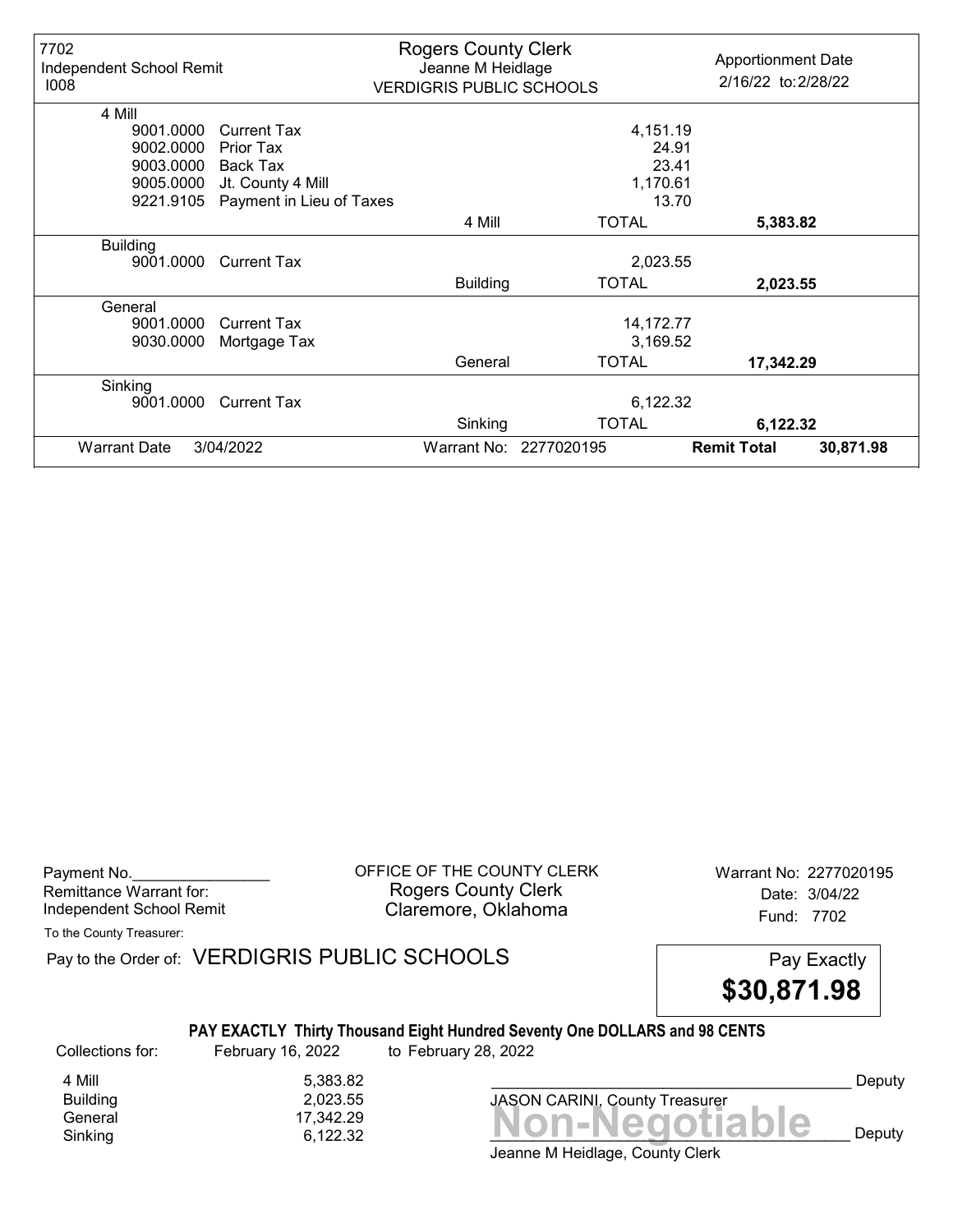| 7702<br>Independent School Remit<br>JO21T              | <b>Rogers County Clerk</b><br>Jeanne M Heidlage<br>TULSA COUNTY TREASURER |                        | <b>Apportionment Date</b><br>2/16/22 to: 2/28/22 |          |
|--------------------------------------------------------|---------------------------------------------------------------------------|------------------------|--------------------------------------------------|----------|
| 4 Mill<br>9001.0000 Current Tax<br>9002.0000 Prior Tax |                                                                           | 8,564.56<br>361.83     |                                                  |          |
|                                                        | 4 Mill                                                                    | <b>TOTAL</b>           | 8.926.39                                         |          |
| Warrant Date<br>3/04/2022                              |                                                                           | Warrant No: 2277020196 | <b>Remit Total</b>                               | 8,926.39 |

Payment No. 2277020196 COUNTY CLERK Warrant No: 2277020196 Rogers County Clerk Date: 3/04/22 Independent School Remit **Claremore, Oklahoma** Fund: 7702

To the County Treasurer:

Pay to the Order of: TULSA COUNTY TREASURER Pay to the Order of: TULSA COUNTY TREASURER

\$8,926.39

# PAY EXACTLY Eight Thousand Nine Hundred Twenty Six DOLLARS and 39 CENTS<br>February 16, 2022 to February 28, 2022

Collections for: February 16, 2022 to February 28, 2022

Jeanne M Heidlage, County Clerk Non-Negotiable Deputy JASON CARINI, County Treasurer 4 Mill 8,926.39 \_\_\_\_\_\_\_\_\_\_\_\_\_\_\_\_\_\_\_\_\_\_\_\_\_\_\_\_\_\_\_\_\_\_\_\_\_\_\_\_\_\_ Deputy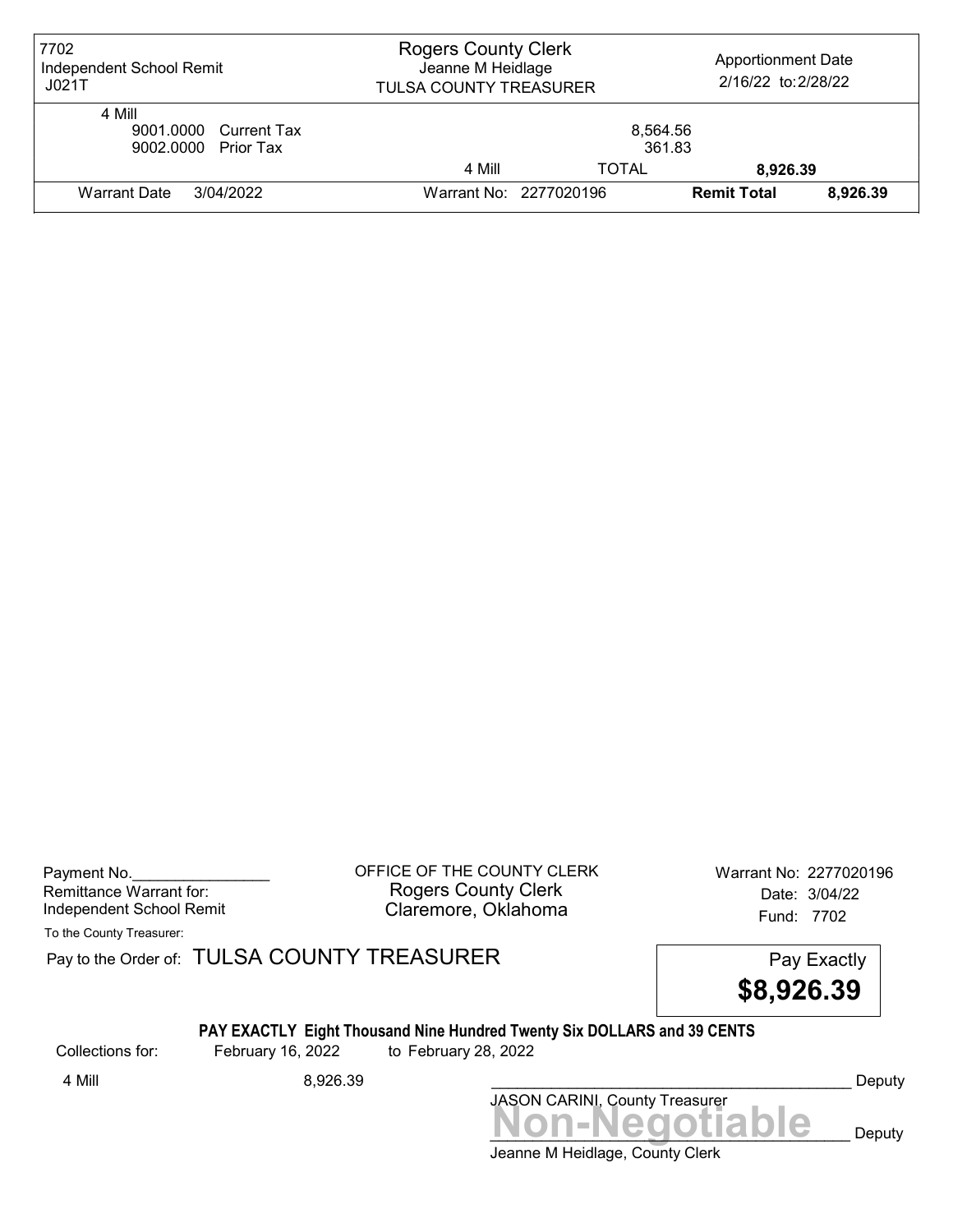| 7702<br>Independent School Remit<br>J <sub>021</sub> |                    | <b>Rogers County Clerk</b><br>Jeanne M Heidlage<br><b>OWASSO PUBLIC SCHOOLS</b> |                        | <b>Apportionment Date</b><br>2/16/22 to: 2/28/22 |            |
|------------------------------------------------------|--------------------|---------------------------------------------------------------------------------|------------------------|--------------------------------------------------|------------|
| <b>Building</b>                                      |                    |                                                                                 |                        |                                                  |            |
| 9001.0000                                            | <b>Current Tax</b> |                                                                                 | 10,987.71              |                                                  |            |
| 9002.0000                                            | Prior Tax          |                                                                                 | 464.20                 |                                                  |            |
|                                                      |                    | <b>Building</b>                                                                 | <b>TOTAL</b>           | 11,451.91                                        |            |
| General                                              |                    |                                                                                 |                        |                                                  |            |
| 9001.0000                                            | <b>Current Tax</b> |                                                                                 | 76,893.07              |                                                  |            |
| 9002.0000                                            | <b>Prior Tax</b>   |                                                                                 | 3,248.50               |                                                  |            |
|                                                      |                    | General                                                                         | <b>TOTAL</b>           | 80,141.57                                        |            |
| Sinking                                              |                    |                                                                                 |                        |                                                  |            |
| 9001.0000                                            | <b>Current Tax</b> |                                                                                 | 57,487.01              |                                                  |            |
| 9002.0000                                            | <b>Prior Tax</b>   | 2,416.30                                                                        |                        |                                                  |            |
|                                                      |                    | Sinking                                                                         | <b>TOTAL</b>           | 59,903.31                                        |            |
| <b>Warrant Date</b>                                  | 3/04/2022          |                                                                                 | Warrant No: 2277020197 | <b>Remit Total</b>                               | 151,496.79 |

Payment No. 2277020197<br>
OFFICE OF THE COUNTY CLERK Warrant No: 2277020197 Rogers County Clerk Date: 3/04/22 Independent School Remit **Claremore, Oklahoma** Fund: 7702

To the County Treasurer:

Pay to the Order of: OWASSO PUBLIC SCHOOLS Pay Exactly

\$151,496.79

#### PAY EXACTLY One Hundred Fifty One Thousand Four Hundred Ninety Six DOLLARS and 79 CENTS

Collections for: February 16, 2022 to February 28, 2022

Building 11,451.91

80,141.57

Sinking 59,903.31 **Non-Negotiable** JASON CARINI, County Treasurer

Deputy

 $\mathbf{e}$  Deputy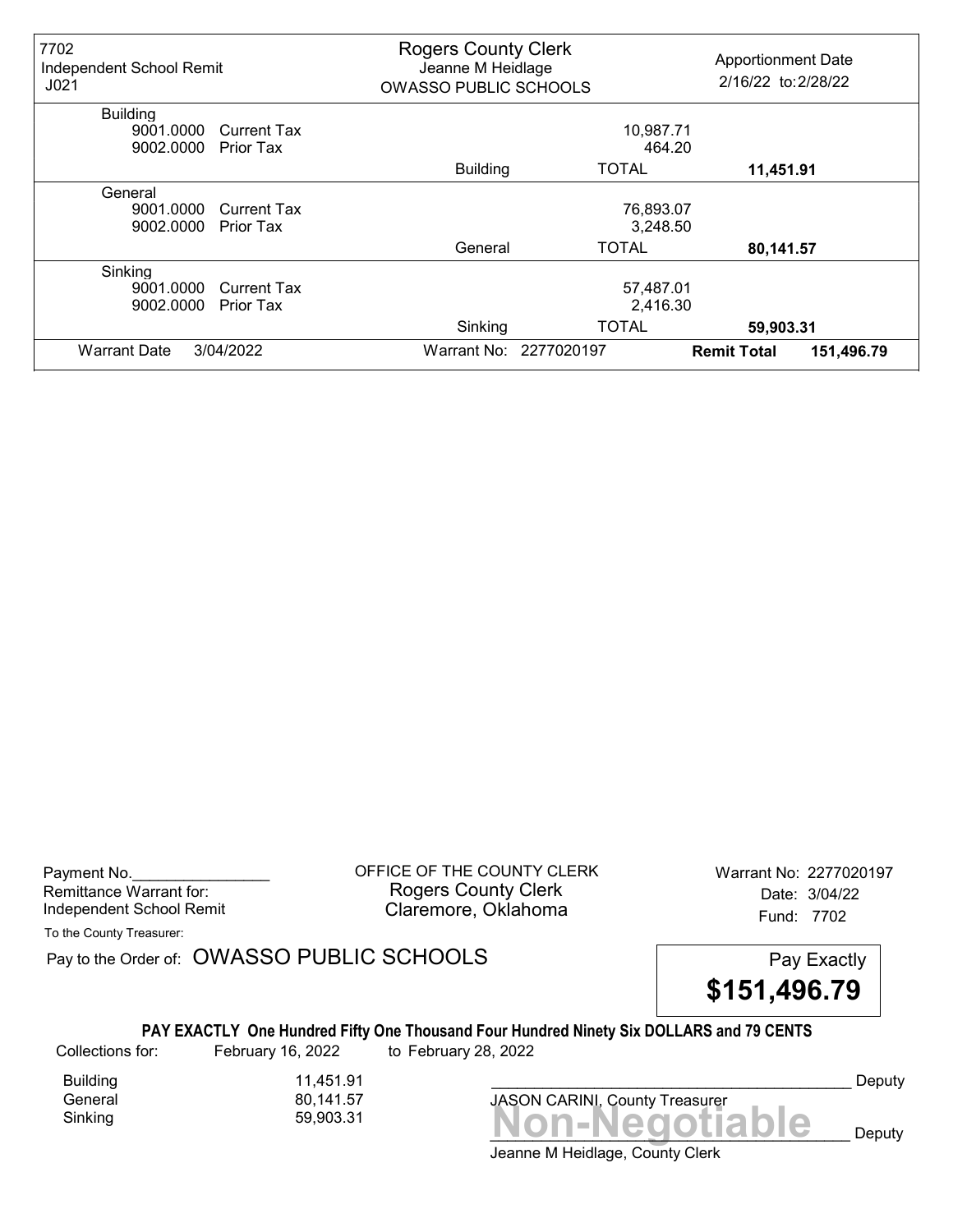| 7702<br>Independent School Remit<br>J026T | <b>Rogers County Clerk</b><br>Jeanne M Heidlage<br><b>TULSA COUNTY TREASURER</b> |              | <b>Apportionment Date</b><br>2/16/22 to: 2/28/22 |        |
|-------------------------------------------|----------------------------------------------------------------------------------|--------------|--------------------------------------------------|--------|
| 4 Mill<br>9001.0000 Current Tax           |                                                                                  | 358.13       |                                                  |        |
|                                           | 4 Mill                                                                           | <b>TOTAL</b> | 358.13                                           |        |
| Warrant Date<br>3/04/2022                 | Warrant No: 2277020198                                                           |              | <b>Remit Total</b>                               | 358.13 |

| Payment No.              |  |
|--------------------------|--|
| Remittance Warrant for:  |  |
| Independent School Remit |  |

OFFICE OF THE COUNTY CLERK Warrant No: 2277020198 Rogers County Clerk Date: 3/04/22 Claremore, Oklahoma<br>
Fund: 7702

To the County Treasurer:

Pay to the Order of: TULSA COUNTY TREASURER Pay to the Order of: TULSA COUNTY TREASURER

\$358.13

#### PAY EXACTLY Three Hundred Fifty Eight DOLLARS and 13 CENTS

Collections for: February 16, 2022 to February 28, 2022

JASON CARINI, County Treasurer<br>
MON-Negotiable Deputy 4 Mill 358.13 \_\_\_\_\_\_\_\_\_\_\_\_\_\_\_\_\_\_\_\_\_\_\_\_\_\_\_\_\_\_\_\_\_\_\_\_\_\_\_\_\_\_ Deputy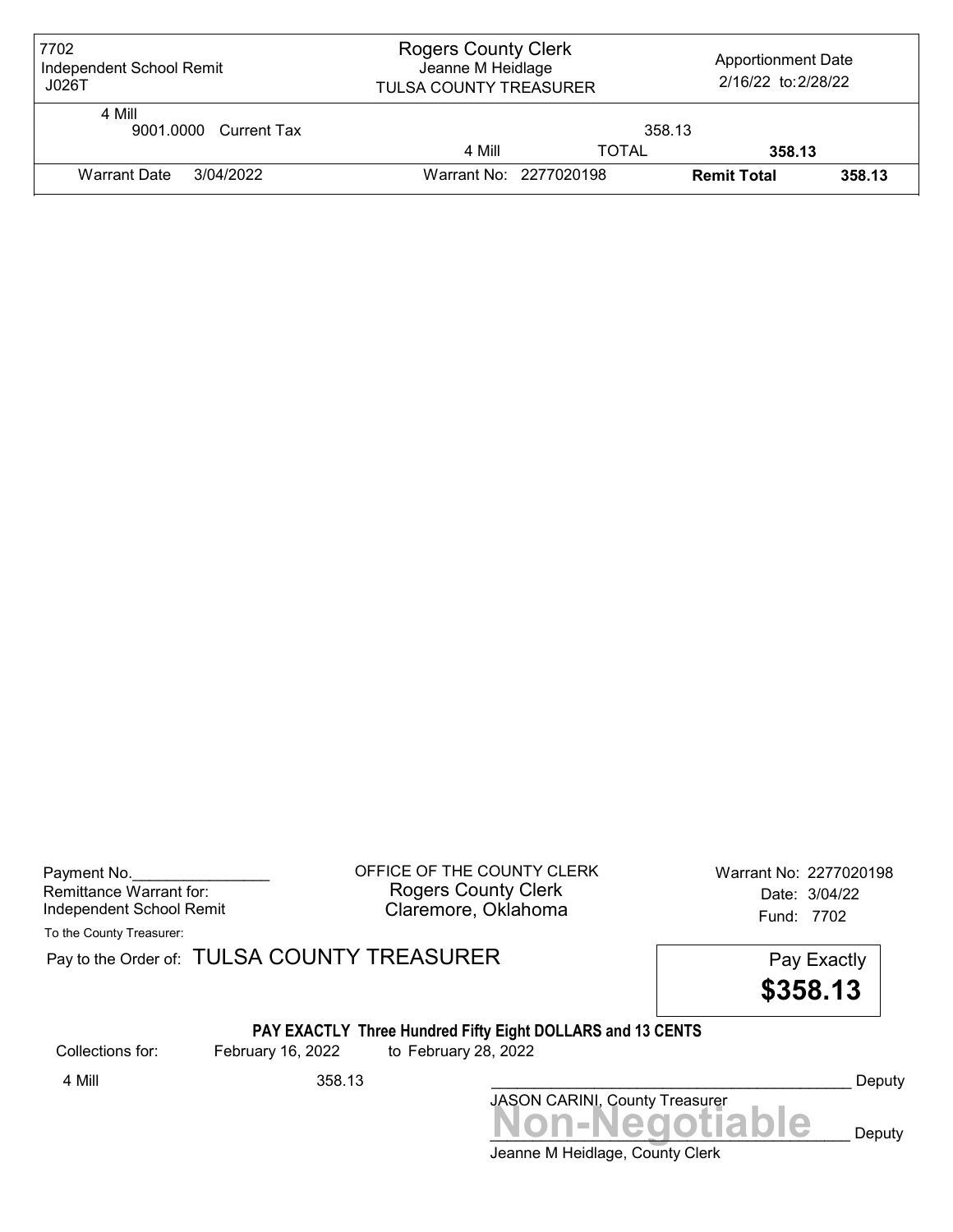| 7702<br>Independent School Remit<br>J026    | <b>Rogers County Clerk</b><br>Jeanne M Heidlage<br><b>COLLINSVILLE PUBLIC SCHOOLS</b> |                        | <b>Apportionment Date</b><br>2/16/22 to: 2/28/22 |  |
|---------------------------------------------|---------------------------------------------------------------------------------------|------------------------|--------------------------------------------------|--|
| <b>Building</b><br>9001.0000<br>Current Tax | 489.16                                                                                |                        |                                                  |  |
|                                             | <b>Building</b>                                                                       | <b>TOTAL</b>           | 489.16                                           |  |
| General<br>9001.0000<br>Current Tax         | 3,185.63                                                                              |                        |                                                  |  |
|                                             | General                                                                               | <b>TOTAL</b>           | 3,185.63                                         |  |
| Sinking<br>9001.0000<br><b>Current Tax</b>  |                                                                                       | 2,619.60               |                                                  |  |
|                                             | Sinking                                                                               | <b>TOTAL</b>           | 2,619.60                                         |  |
| 3/04/2022<br><b>Warrant Date</b>            |                                                                                       | Warrant No: 2277020199 | 6,294.39<br><b>Remit Total</b>                   |  |

Payment No. 2277020199<br>
OFFICE OF THE COUNTY CLERK Warrant No: 2277020199 Rogers County Clerk Date: 3/04/22 Independent School Remit Claremore, Oklahoma Fund: 7702

To the County Treasurer:

Pay to the Order of: COLLINSVILLE PUBLIC SCHOOLS Pay Exactly



## PAY EXACTLY Six Thousand Two Hundred Ninety Four DOLLARS and 39 CENTS

Collections for: February 16, 2022 to February 28, 2022

Building 489.16<br>General 3,185.63 General 3,185.63

Jeanne M Heidlage, County Clerk  $Sinking$   $2,619.60$   $Non-Negotiable$ 

JASON CARINI, County Treasurer

Deputy

Deputy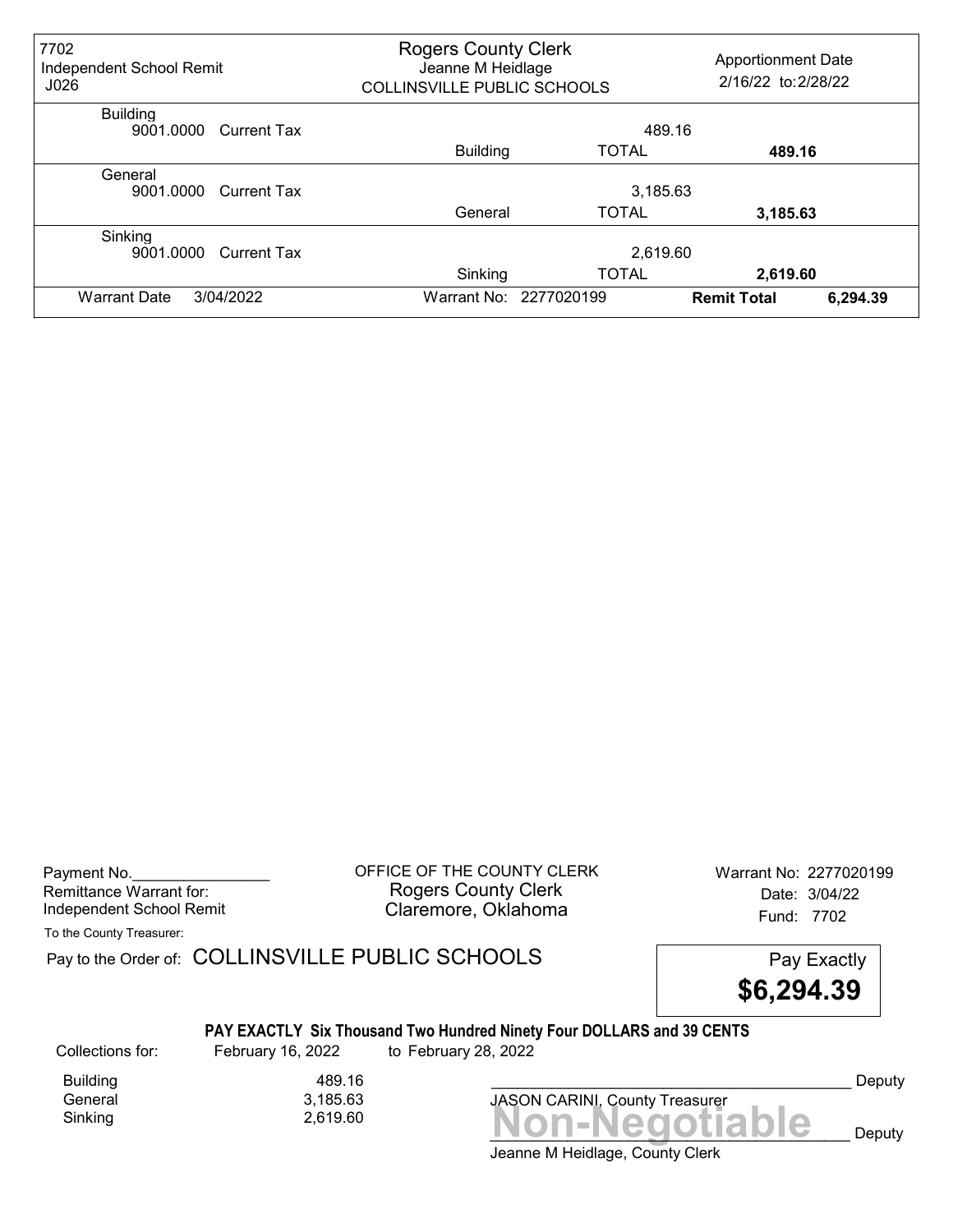| 7702<br>Independent School Remit<br>JO32T | <b>Rogers County Clerk</b><br>Jeanne M Heidlage<br><b>MAYES COUNTY TREASURER</b> |                        | <b>Apportionment Date</b><br>2/16/22 to: 2/28/22 |        |
|-------------------------------------------|----------------------------------------------------------------------------------|------------------------|--------------------------------------------------|--------|
| 4 Mill<br>9001.0000 Current Tax           |                                                                                  | 237.14                 |                                                  |        |
|                                           | 4 Mill                                                                           | <b>TOTAL</b>           | 237.14                                           |        |
| Warrant Date<br>3/04/2022                 |                                                                                  | Warrant No: 2277020200 | <b>Remit Total</b>                               | 237.14 |

| Payment No.              |  |
|--------------------------|--|
| Remittance Warrant for:  |  |
| Independent School Remit |  |

OFFICE OF THE COUNTY CLERK Warrant No: 2277020200 Rogers County Clerk Date: 3/04/22 Claremore, Oklahoma<br>
Fund: 7702

To the County Treasurer:

Pay to the Order of: MAYES COUNTY TREASURER Pay to the Order of: MAYES COUNTY TREASURER

\$237.14

#### PAY EXACTLY Two Hundred Thirty Seven DOLLARS and 14 CENTS

Collections for: February 16, 2022 to February 28, 2022

JASON CARINI, County Treasurer<br>
MON-Negotiable Deputy 4 Mill 237.14 Deputy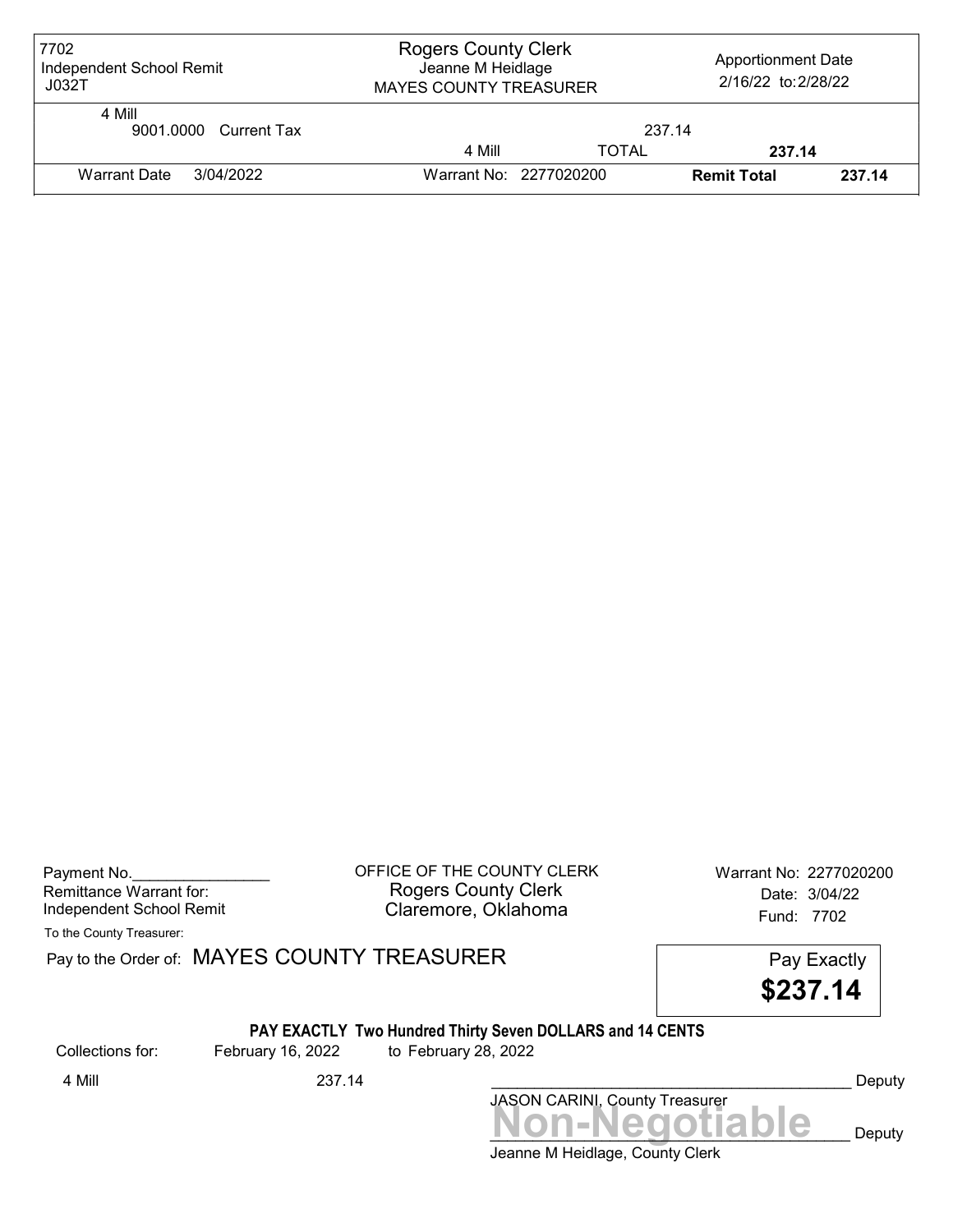| 7702<br>Independent School Remit<br>J <sub>032</sub> |             | <b>Rogers County Clerk</b><br>Jeanne M Heidlage<br>MAYES-CHOTEAU SCHOOLS |                        | <b>Apportionment Date</b><br>2/16/22 to: 2/28/22 |  |
|------------------------------------------------------|-------------|--------------------------------------------------------------------------|------------------------|--------------------------------------------------|--|
| <b>Building</b><br>9001.0000 Current Tax             |             | 304.24                                                                   |                        |                                                  |  |
|                                                      |             | <b>Building</b>                                                          | <b>TOTAL</b>           | 304.24                                           |  |
| General<br>9001.0000                                 | Current Tax | 2,130.81                                                                 |                        |                                                  |  |
|                                                      |             | General                                                                  | <b>TOTAL</b>           | 2,130.81                                         |  |
| Sinking<br>9001.0000                                 | Current Tax | 1,306.02                                                                 |                        |                                                  |  |
|                                                      |             | Sinking                                                                  | <b>TOTAL</b>           | 1,306.02                                         |  |
| 3/04/2022<br><b>Warrant Date</b>                     |             |                                                                          | Warrant No: 2277020201 | 3,741.07<br><b>Remit Total</b>                   |  |

Payment No. 2277020201 COFFICE OF THE COUNTY CLERK Warrant No: 2277020201 Rogers County Clerk Date: 3/04/22 Independent School Remit Claremore, Oklahoma Fund: 7702

To the County Treasurer:

Pay to the Order of: MAYES-CHOTEAU SCHOOLS Pay Exactly Pay Exactly

\$3,741.07

#### PAY EXACTLY Three Thousand Seven Hundred Forty One DOLLARS and 7 CENTS

Collections for: February 16, 2022 to February 28, 2022

Building 304.24<br>General 2,130.81 General 2,130.81

Sinking Non-Negotiable 1,306.02 JASON CARINI, County Treasurer

Deputy

Deputy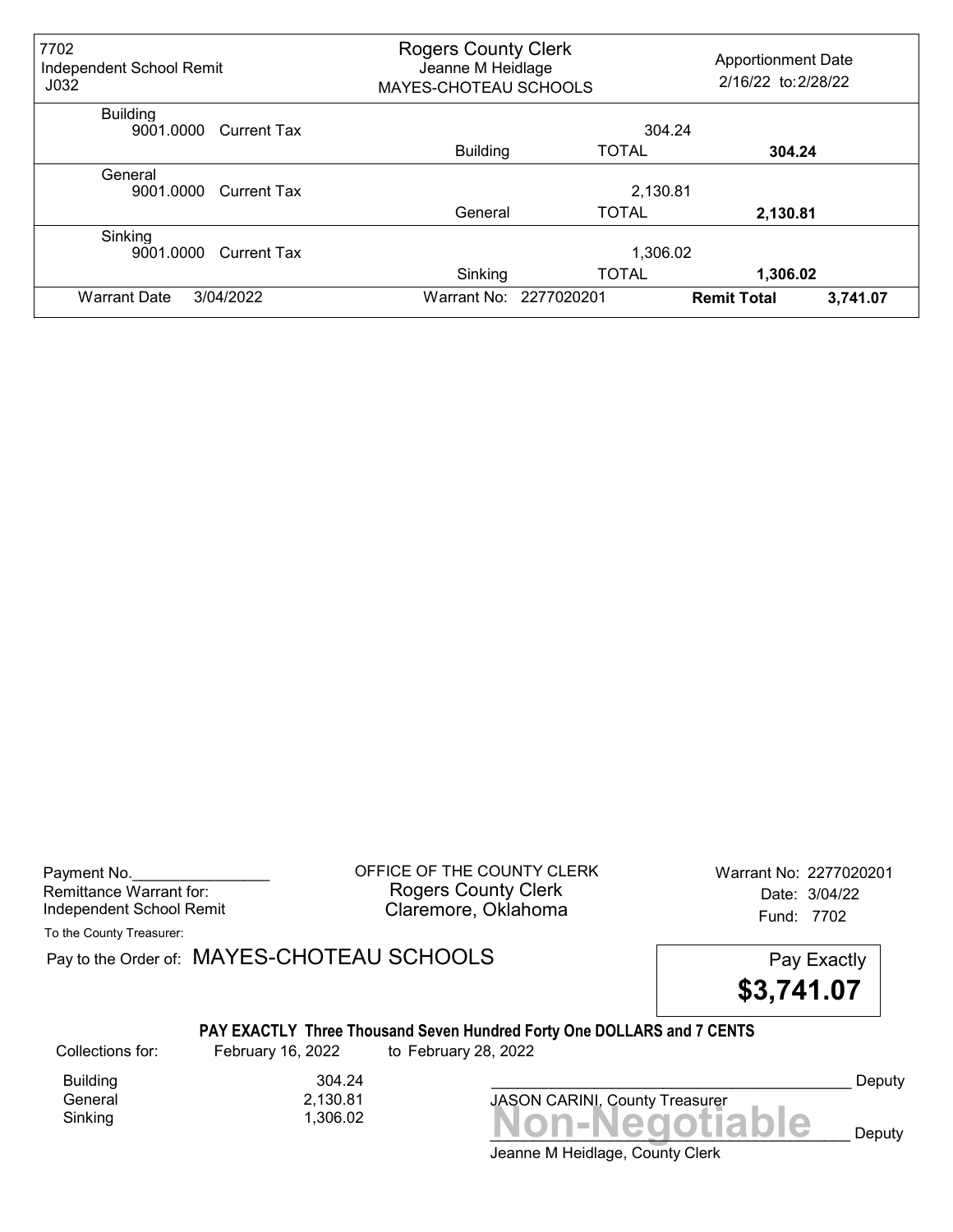| 7703<br>Municipal-City-Town Remit<br><b>CAT</b>                                | <b>Rogers County Clerk</b><br>Jeanne M Heidlage<br><b>CITY OF CATOOSA</b> |                      | <b>Apportionment Date</b><br>2/16/22 to: 2/28/22 |           |
|--------------------------------------------------------------------------------|---------------------------------------------------------------------------|----------------------|--------------------------------------------------|-----------|
| General<br>9208.0000 OTC - Alcoholic Beverage<br>9215,0000 OTC - Motor Vehicle |                                                                           | 5,417.44<br>4,693.67 |                                                  |           |
|                                                                                | General                                                                   | <b>TOTAL</b>         | 10,111.11                                        |           |
| Sinking<br>9002.0000<br>Prior Tax                                              | Sinking                                                                   | 3.03<br><b>TOTAL</b> |                                                  | 3.03      |
| 3/04/2022<br><b>Warrant Date</b>                                               | Warrant No: 2277030074                                                    |                      | <b>Remit Total</b>                               | 10,114.14 |

| Payment No.               |  |
|---------------------------|--|
| Remittance Warrant for:   |  |
| Municipal-City-Town Remit |  |

OFFICE OF THE COUNTY CLERK Warrant No: 2277030074 Rogers County Clerk Date: 3/04/22 Claremore, Oklahoma<br>Fund: 7703

To the County Treasurer:

Pay to the Order of: CITY OF CATOOSA Pay to the Order of: CITY OF CATOOSA



## PAY EXACTLY Ten Thousand One Hundred Fourteen DOLLARS and 14 CENTS

Collections for: February 16, 2022 to February 28, 2022

General 10,111.11<br>Sinking 3.03 Sinking

Jeanne M Heidlage, County Clerk JASON CARINI, County Treasurer<br>
MON-Negotiable Deputy

Deputy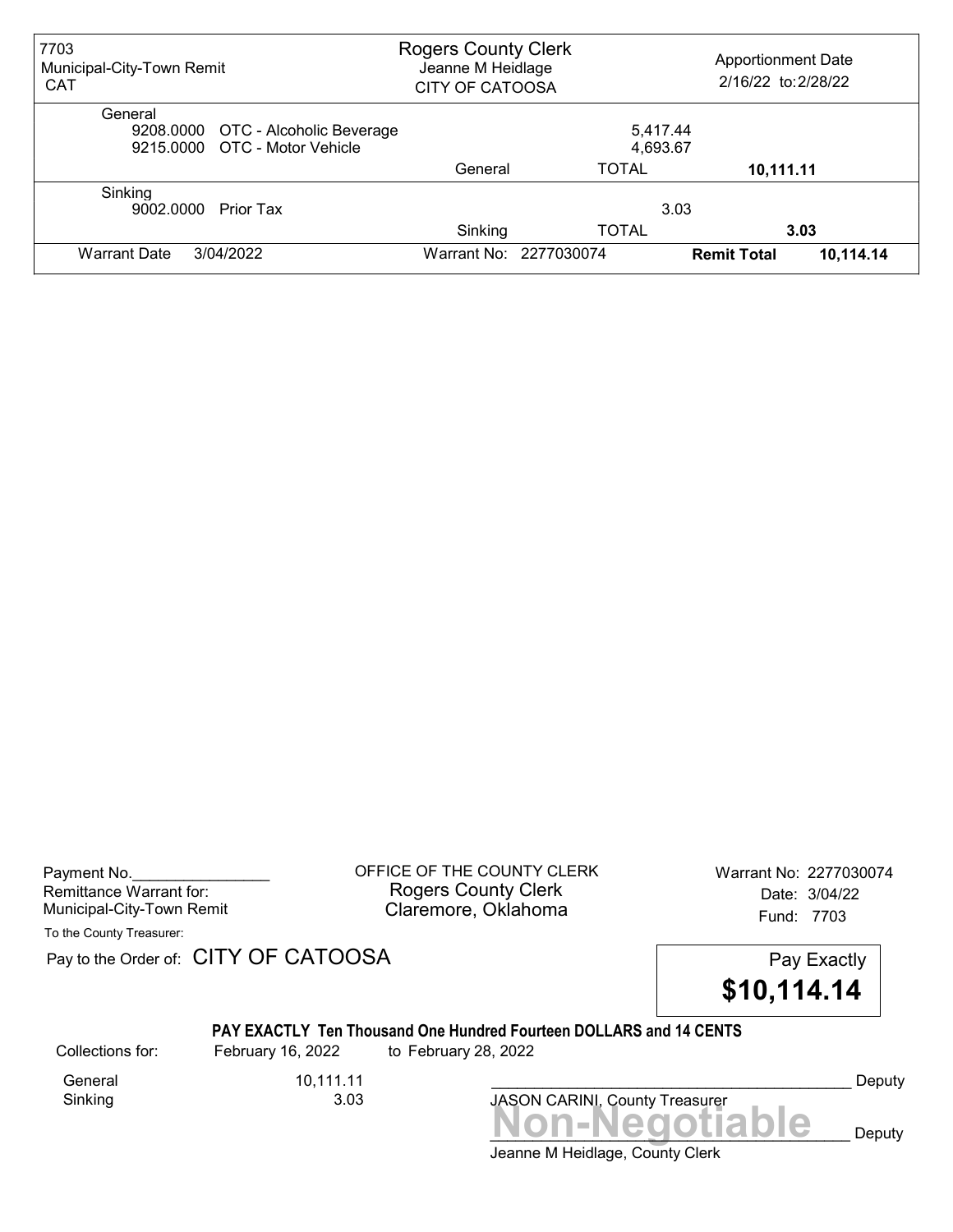| 7703<br>Municipal-City-Town Remit<br><b>CHE</b>                                | <b>Rogers County Clerk</b><br>Jeanne M Heidlage<br><b>TOWN OF CHELSEA</b> |                        | <b>Apportionment Date</b><br>2/16/22 to: 2/28/22 |          |
|--------------------------------------------------------------------------------|---------------------------------------------------------------------------|------------------------|--------------------------------------------------|----------|
| General<br>9208.0000 OTC - Alcoholic Beverage<br>9215,0000 OTC - Motor Vehicle |                                                                           | 1.449.75<br>1,256.06   |                                                  |          |
|                                                                                | General                                                                   | TOTAL                  | 2,705.81                                         |          |
| Warrant Date<br>3/04/2022                                                      |                                                                           | Warrant No: 2277030075 | <b>Remit Total</b>                               | 2.705.81 |

Payment No. 2277030075 CONSIDERT OF THE COUNTY CLERK Warrant No: 2277030075 Rogers County Clerk Date: 3/04/22 Municipal-City-Town Remit **Example 2018** Claremore, Oklahoma **Example 2018** Fund: 7703

To the County Treasurer:

Pay to the Order of: TOWN OF CHELSEA Pay to the Order of: TOWN OF CHELSEA

\$2,705.81

## PAY EXACTLY Two Thousand Seven Hundred Five DOLLARS and 81 CENTS

Collections for: February 16, 2022 to February 28, 2022

Non-Negotiable Deputy JASON CARINI, County Treasurer General 2,705.81 \_\_\_\_\_\_\_\_\_\_\_\_\_\_\_\_\_\_\_\_\_\_\_\_\_\_\_\_\_\_\_\_\_\_\_\_\_\_\_\_\_\_ Deputy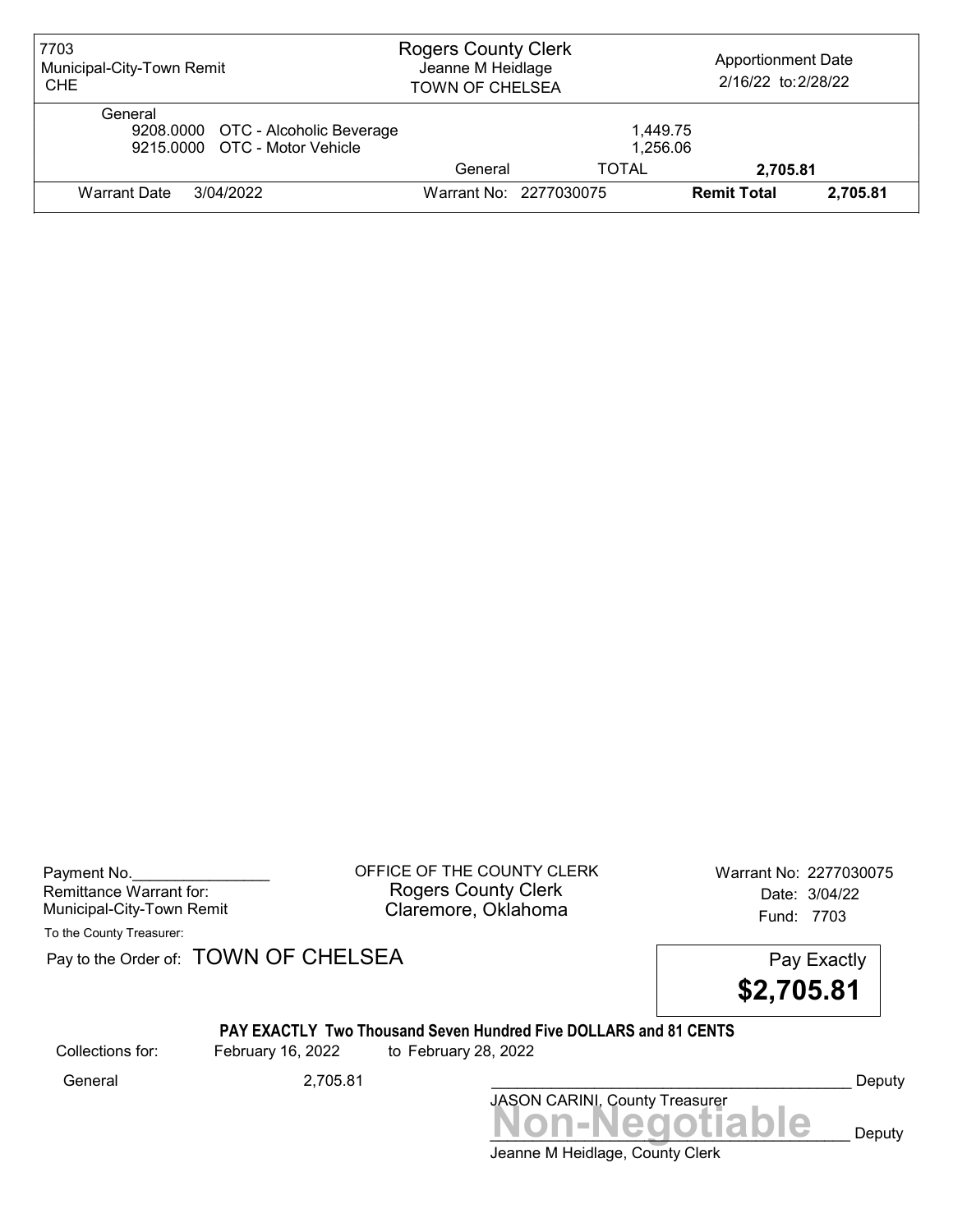| 7703<br>Municipal-City-Town Remit<br><b>CLA</b>                                | <b>Rogers County Clerk</b><br>Jeanne M Heidlage<br><b>CITY OF CLAREMORE</b> |                        | <b>Apportionment Date</b><br>2/16/22 to: 2/28/22 |           |
|--------------------------------------------------------------------------------|-----------------------------------------------------------------------------|------------------------|--------------------------------------------------|-----------|
| General<br>9208.0000 OTC - Alcoholic Beverage<br>9215,0000 OTC - Motor Vehicle |                                                                             | 14,257.20<br>12,352.41 |                                                  |           |
|                                                                                | General                                                                     | TOTAL                  | 26,609.61                                        |           |
| <b>Warrant Date</b><br>3/04/2022                                               |                                                                             | Warrant No: 2277030076 | <b>Remit Total</b>                               | 26,609,61 |

Payment No. 2277030076 CONDUCT OF THE COUNTY CLERK Warrant No: 2277030076 Rogers County Clerk Date: 3/04/22 Municipal-City-Town Remit **Example 2018** Claremore, Oklahoma **Example 2018** Fund: 7703

To the County Treasurer:

Pay to the Order of: CITY OF CLAREMORE Pay to the Order of: CITY OF CLAREMORE

\$26,609.61

## PAY EXACTLY Twenty Six Thousand Six Hundred Nine DOLLARS and 61 CENTS

Collections for: February 16, 2022 to February 28, 2022

Jeanne M Heidlage, County Clerk Non-Negotiable Deputy JASON CARINI, County Treasurer General 26,609.61 \_\_\_\_\_\_\_\_\_\_\_\_\_\_\_\_\_\_\_\_\_\_\_\_\_\_\_\_\_\_\_\_\_\_\_\_\_\_\_\_\_\_ Deputy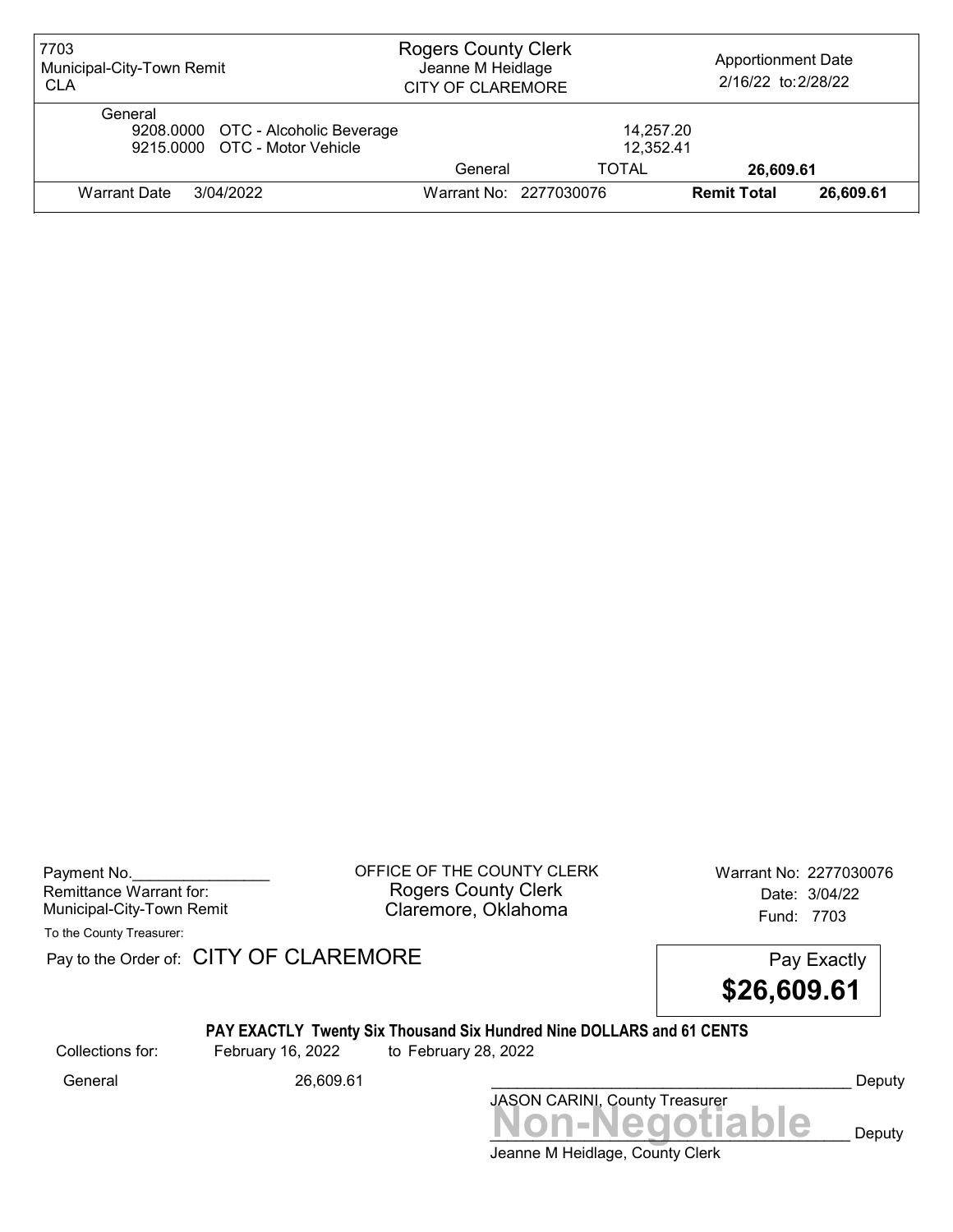| 7703<br>Municipal-City-Town Remit<br><b>FOY</b> | <b>Rogers County Clerk</b><br>Jeanne M Heidlage<br><b>TOWN OF FOYIL</b> |              | <b>Apportionment Date</b><br>2/16/22 to: 2/28/22 |        |
|-------------------------------------------------|-------------------------------------------------------------------------|--------------|--------------------------------------------------|--------|
| General<br>9208.0000 OTC - Alcoholic Beverage   |                                                                         | 267.96       |                                                  |        |
|                                                 | General                                                                 | <b>TOTAL</b> | 267.96                                           |        |
| Warrant Date<br>3/04/2022                       | Warrant No: 2277030077                                                  |              | <b>Remit Total</b>                               | 267.96 |

| Payment No.               |  |
|---------------------------|--|
| Remittance Warrant for:   |  |
| Municipal-City-Town Remit |  |

OFFICE OF THE COUNTY CLERK Warrant No: 2277030077 Rogers County Clerk Date: 3/04/22 Claremore, Oklahoma<br>Fund: 7703

To the County Treasurer:

Pay to the Order of: TOWN OF FOYIL Pay Exactly

\$267.96

## PAY EXACTLY Two Hundred Sixty Seven DOLLARS and 96 CENTS

Collections for: February 16, 2022 to February 28, 2022

JASON CARINI, County Treasurer<br>
MON-Negotiable Deputy General 267.96 \_\_\_\_\_\_\_\_\_\_\_\_\_\_\_\_\_\_\_\_\_\_\_\_\_\_\_\_\_\_\_\_\_\_\_\_\_\_\_\_\_\_ Deputy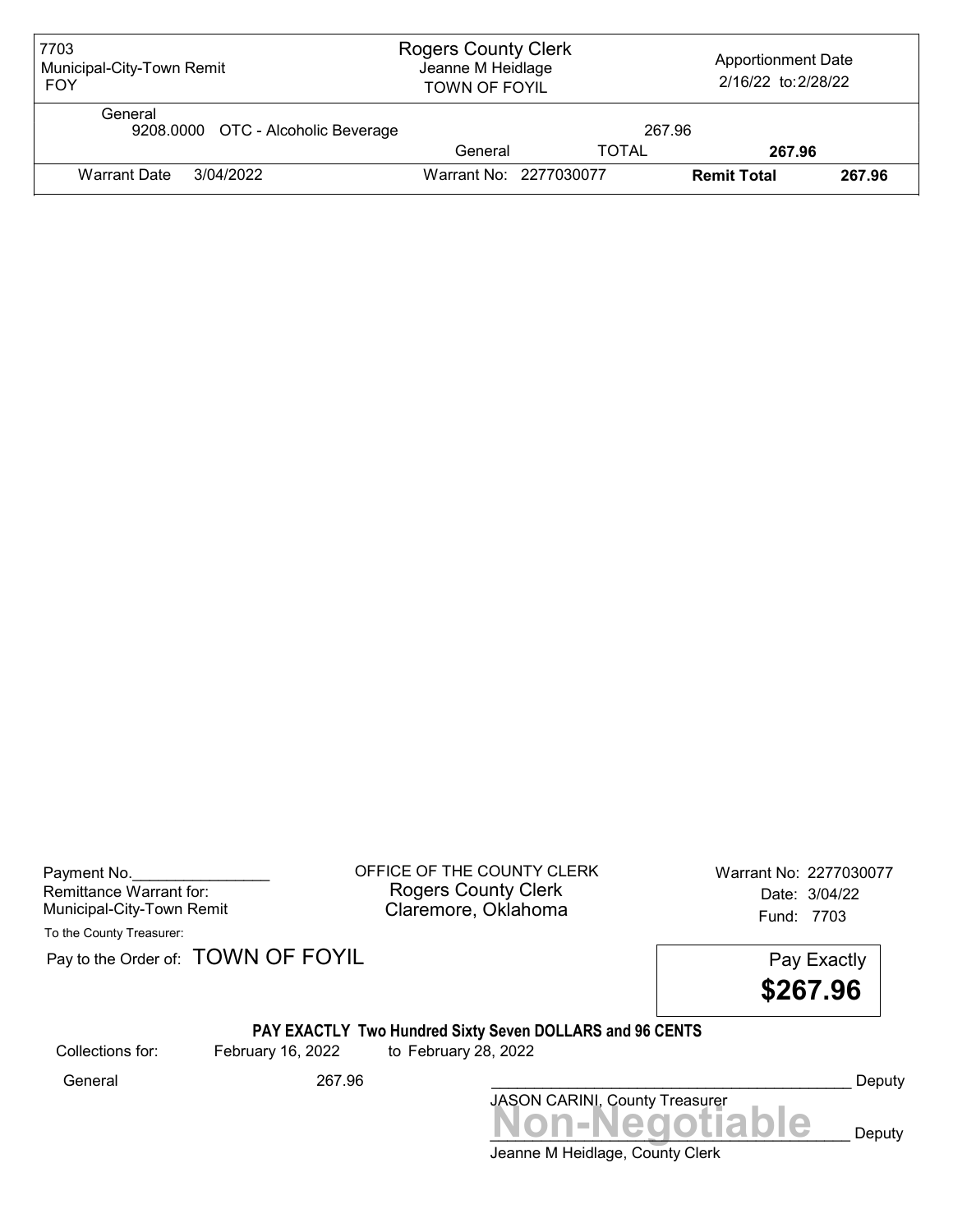| 7703<br>Municipal-City-Town Remit<br><b>INO</b>                                | <b>Rogers County Clerk</b><br>Jeanne M Heidlage<br><b>TOWN OF INOLA</b> |                        | <b>Apportionment Date</b><br>2/16/22 to: 2/28/22 |          |
|--------------------------------------------------------------------------------|-------------------------------------------------------------------------|------------------------|--------------------------------------------------|----------|
| General<br>9208.0000 OTC - Alcoholic Beverage<br>9215,0000 OTC - Motor Vehicle |                                                                         | 1.376.21<br>1.192.34   |                                                  |          |
|                                                                                | General                                                                 | TOTAL                  | 2,568.55                                         |          |
| <b>Warrant Date</b><br>3/04/2022                                               |                                                                         | Warrant No: 2277030078 | <b>Remit Total</b>                               | 2.568.55 |

| Payment No.               |  |
|---------------------------|--|
| Remittance Warrant for:   |  |
| Municipal-City-Town Remit |  |

OFFICE OF THE COUNTY CLERK Warrant No: 2277030078 Rogers County Clerk Date: 3/04/22 Claremore, Oklahoma<br>Fund: 7703

To the County Treasurer:

Pay to the Order of: TOWN OF INOLA Pay Exactly



# PAY EXACTLY Two Thousand Five Hundred Sixty Eight DOLLARS and 55 CENTS

Collections for: February 16, 2022 to February 28, 2022

Jeanne M Heidlage, County Clerk JASON CARINI, County Treasurer<br>
MON-Negotiable Deputy General 2,568.55 \_\_\_\_\_\_\_\_\_\_\_\_\_\_\_\_\_\_\_\_\_\_\_\_\_\_\_\_\_\_\_\_\_\_\_\_\_\_\_\_\_\_ Deputy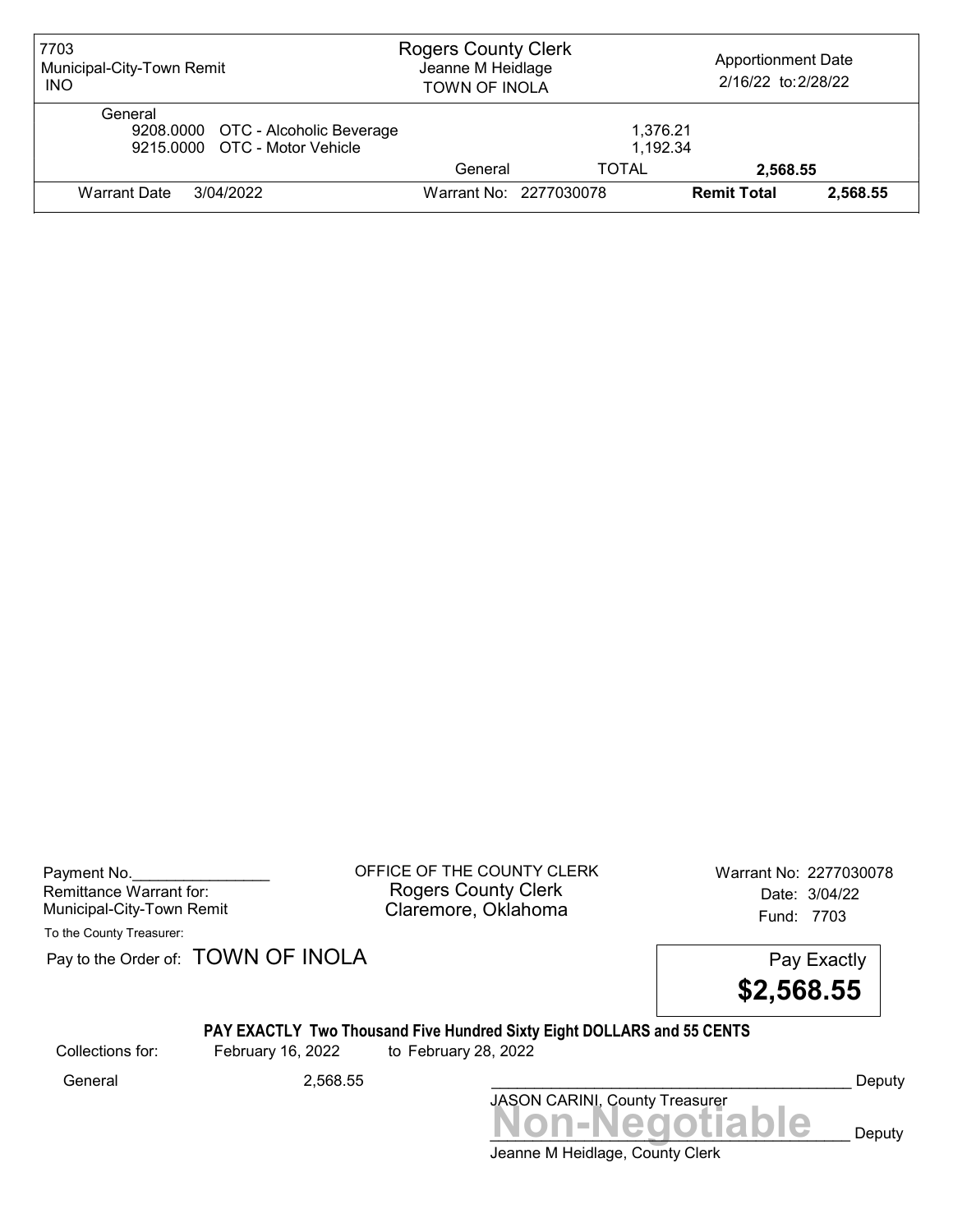| 7703<br>Municipal-City-Town Remit<br>OOL                                       | <b>Rogers County Clerk</b><br>Jeanne M Heidlage<br><b>TOWN OF OOLOGAH</b> |                        | <b>Apportionment Date</b><br>2/16/22 to: 2/28/22 |          |
|--------------------------------------------------------------------------------|---------------------------------------------------------------------------|------------------------|--------------------------------------------------|----------|
| General<br>9208.0000 OTC - Alcoholic Beverage<br>9215,0000 OTC - Motor Vehicle |                                                                           | 950.23<br>823.29       |                                                  |          |
|                                                                                | General                                                                   | TOTAL                  | 1,773.52                                         |          |
| 3/04/2022<br><b>Warrant Date</b>                                               |                                                                           | Warrant No: 2277030079 | <b>Remit Total</b>                               | 1,773.52 |

| Payment No.               |  |
|---------------------------|--|
| Remittance Warrant for:   |  |
| Municipal-City-Town Remit |  |

OFFICE OF THE COUNTY CLERK Warrant No: 2277030079 Rogers County Clerk Date: 3/04/22 Claremore, Oklahoma<br>Fund: 7703

To the County Treasurer:

Pay to the Order of: TOWN OF OOLOGAH Pay Exactly



#### PAY EXACTLY One Thousand Seven Hundred Seventy Three DOLLARS and 52 CENTS

Collections for: February 16, 2022 to February 28, 2022

JASON CARINI, County Treasurer<br>
MON-Negotiable Deputy General 1,773.52 \_\_\_\_\_\_\_\_\_\_\_\_\_\_\_\_\_\_\_\_\_\_\_\_\_\_\_\_\_\_\_\_\_\_\_\_\_\_\_\_\_\_ Deputy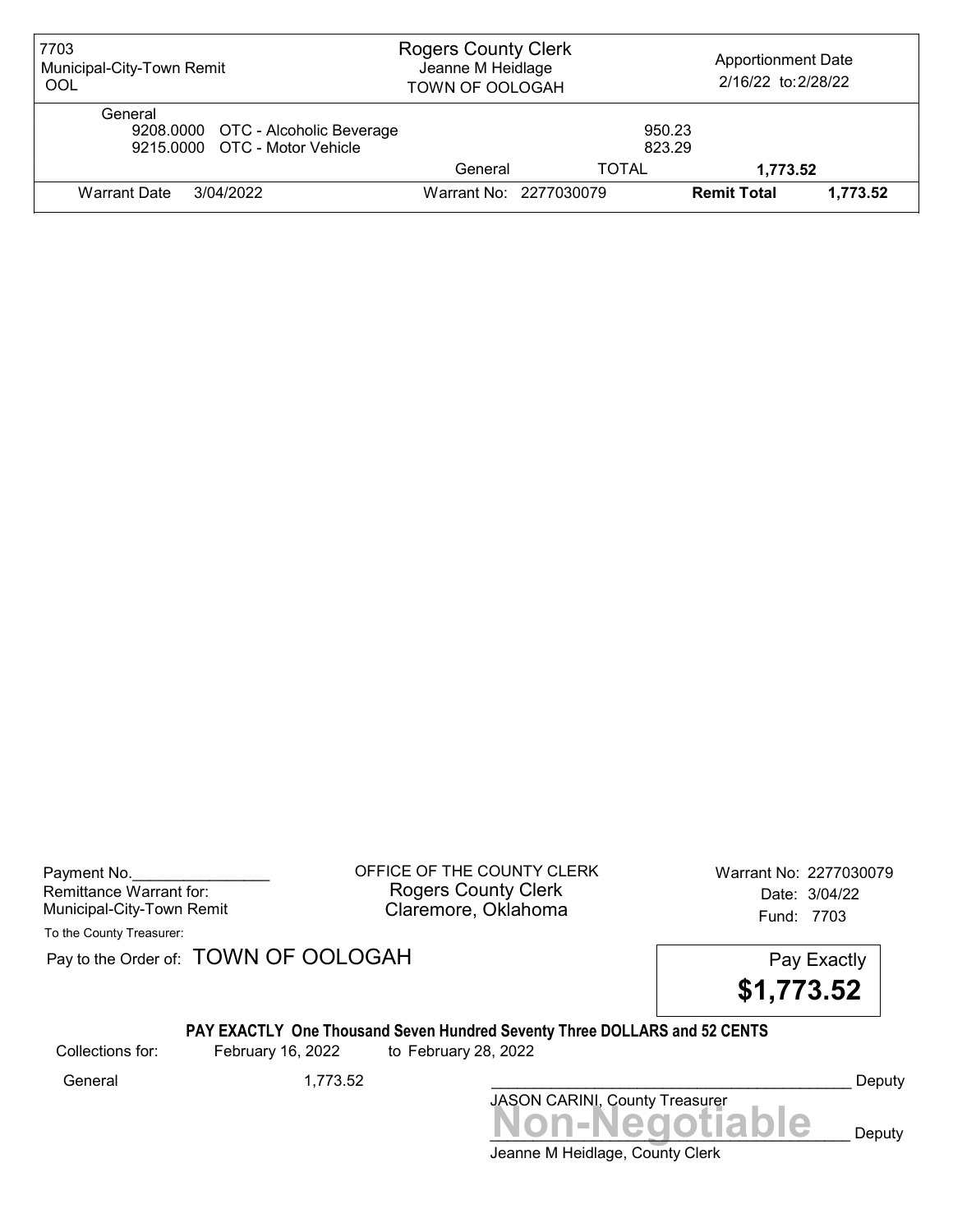| 7703<br>Municipal-City-Town Remit<br><b>TAL</b>                                | <b>Rogers County Clerk</b><br>Jeanne M Heidlage<br><b>TOWN OF TALALA</b> |                        | <b>Apportionment Date</b><br>2/16/22 to: 2/28/22 |        |
|--------------------------------------------------------------------------------|--------------------------------------------------------------------------|------------------------|--------------------------------------------------|--------|
| General<br>9208.0000 OTC - Alcoholic Beverage<br>9215.0000 OTC - Motor Vehicle |                                                                          | 187.87<br>162.76       |                                                  |        |
|                                                                                | General                                                                  | TOTAL                  | 350.63                                           |        |
| 3/04/2022<br>Warrant Date                                                      |                                                                          | Warrant No: 2277030080 | <b>Remit Total</b>                               | 350.63 |

| Payment No.               |  |
|---------------------------|--|
| Remittance Warrant for:   |  |
| Municipal-City-Town Remit |  |

OFFICE OF THE COUNTY CLERK Warrant No: 2277030080 Rogers County Clerk Date: 3/04/22 Claremore, Oklahoma<br>Fund: 7703

To the County Treasurer:

Pay to the Order of: **TOWN OF TALALA** Pay to the Order of: **TOWN OF TALALA** 

\$350.63

#### PAY EXACTLY Three Hundred Fifty DOLLARS and 63 CENTS

Collections for: February 16, 2022 to February 28, 2022

General 350.63 \_\_\_\_\_\_\_\_\_\_\_\_\_\_\_\_\_\_\_\_\_\_\_\_\_\_\_\_\_\_\_\_\_\_\_\_\_\_\_\_\_\_ Deputy

Jeanne M Heidlage, County Clerk JASON CARINI, County Treasurer<br>
MON-Negotiable Deputy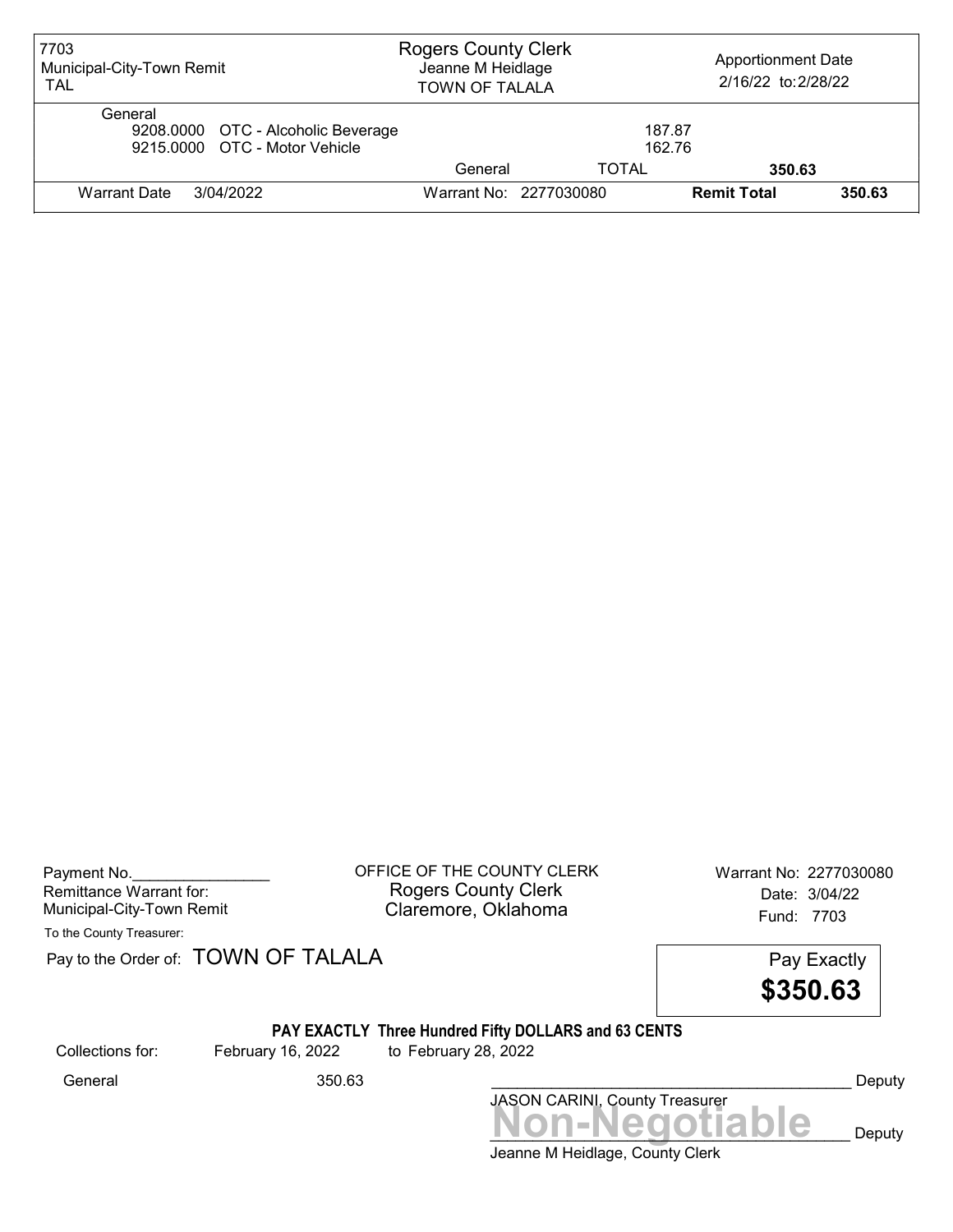| 7703<br>Municipal-City-Town Remit<br><b>VER</b>                                | <b>Rogers County Clerk</b><br>Jeanne M Heidlage<br><b>TOWN OF VERDIGRIS</b> |       | <b>Apportionment Date</b><br>2/16/22 to: 2/28/22 |          |
|--------------------------------------------------------------------------------|-----------------------------------------------------------------------------|-------|--------------------------------------------------|----------|
| General<br>9208.0000 OTC - Alcoholic Beverage<br>9215,0000 OTC - Motor Vehicle |                                                                             |       | 3,827.16<br>3,315.85                             |          |
|                                                                                | General                                                                     | TOTAL | 7,143.01                                         |          |
| 3/04/2022<br>Warrant Date                                                      | Warrant No: 2277030081                                                      |       | <b>Remit Total</b>                               | 7.143.01 |

| Payment No.               |  |
|---------------------------|--|
| Remittance Warrant for:   |  |
| Municipal-City-Town Remit |  |

OFFICE OF THE COUNTY CLERK Warrant No: 2277030081 Rogers County Clerk Date: 3/04/22 Claremore, Oklahoma<br>Fund: 7703

To the County Treasurer:

Pay to the Order of: TOWN OF VERDIGRIS Pay to the Order of: TOWN OF VERDIGRIS

\$7,143.01

## PAY EXACTLY Seven Thousand One Hundred Forty Three DOLLARS and 1 CENT

Collections for: February 16, 2022 to February 28, 2022

JASON CARINI, County Treasurer<br>
MON-Negotiable Deputy General 7,143.01 \_\_\_\_\_\_\_\_\_\_\_\_\_\_\_\_\_\_\_\_\_\_\_\_\_\_\_\_\_\_\_\_\_\_\_\_\_\_\_\_\_\_ Deputy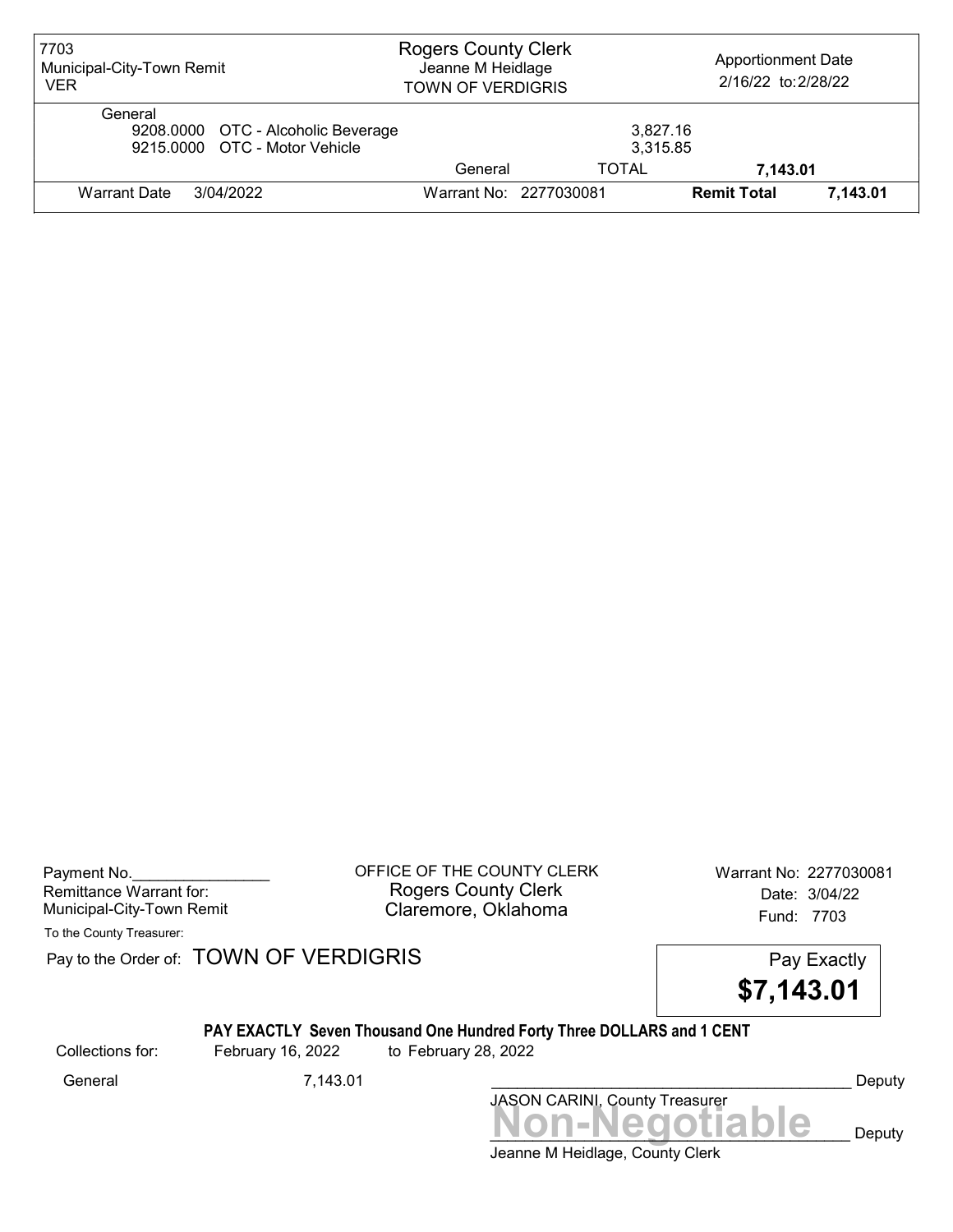| 7704<br><b>EMS</b>  |                    | <b>Rogers County Clerk</b><br>Emergency Medical Service District (EMS-522) Remit Jeanne M Heidlage<br>OOLOGAH-TALALA EMS DISTRICT |                        | <b>Apportionment Date</b><br>2/16/22 to: 2/28/22 |          |
|---------------------|--------------------|-----------------------------------------------------------------------------------------------------------------------------------|------------------------|--------------------------------------------------|----------|
| General             |                    |                                                                                                                                   |                        |                                                  |          |
| 9001.0000           | <b>Current Tax</b> |                                                                                                                                   | 1,343.68               |                                                  |          |
| 9002.0000           | Prior Tax          |                                                                                                                                   | 218.04                 |                                                  |          |
| 9003.0000           | Back Tax           |                                                                                                                                   | 81.35                  |                                                  |          |
|                     |                    | General                                                                                                                           | <b>TOTAL</b>           | 1,643.07                                         |          |
| Sinking             |                    |                                                                                                                                   |                        |                                                  |          |
| 9001.0000           | <b>Current Tax</b> |                                                                                                                                   | 640.49                 |                                                  |          |
| 9002.0000           | Prior Tax          |                                                                                                                                   | 77.04                  |                                                  |          |
| 9003.0000           | Back Tax           |                                                                                                                                   | 39.59                  |                                                  |          |
|                     |                    | Sinking                                                                                                                           | <b>TOTAL</b>           | 757.12                                           |          |
| <b>Warrant Date</b> | 3/04/2022          |                                                                                                                                   | Warrant No: 2277040016 | <b>Remit Total</b>                               | 2,400.19 |

| Payment No.                        |  |
|------------------------------------|--|
| Remittance Warrant for:            |  |
| Emergency Medical Service District |  |

OFFICE OF THE COUNTY CLERK Warrant No: 2277040016 Rogers County Clerk Date: 3/04/22 Claremore, Oklahoma **Emergency Claremore, Oklahoma** 

To the County Treasurer:

Pay to the Order of: OOLOGAH-TALALA EMS DISTRICT Pay Exactly



#### PAY EXACTLY Two Thousand Four Hundred DOLLARS and 19 CENTS

General 1,643.07<br>Sinking 757.12

757.12

Collections for: February 16, 2022 to February 28, 2022

Deputy

Jeanne M Heidlage, County Clerk JASON CARINI, County Treasurer<br>
MON-Negotiable Deputy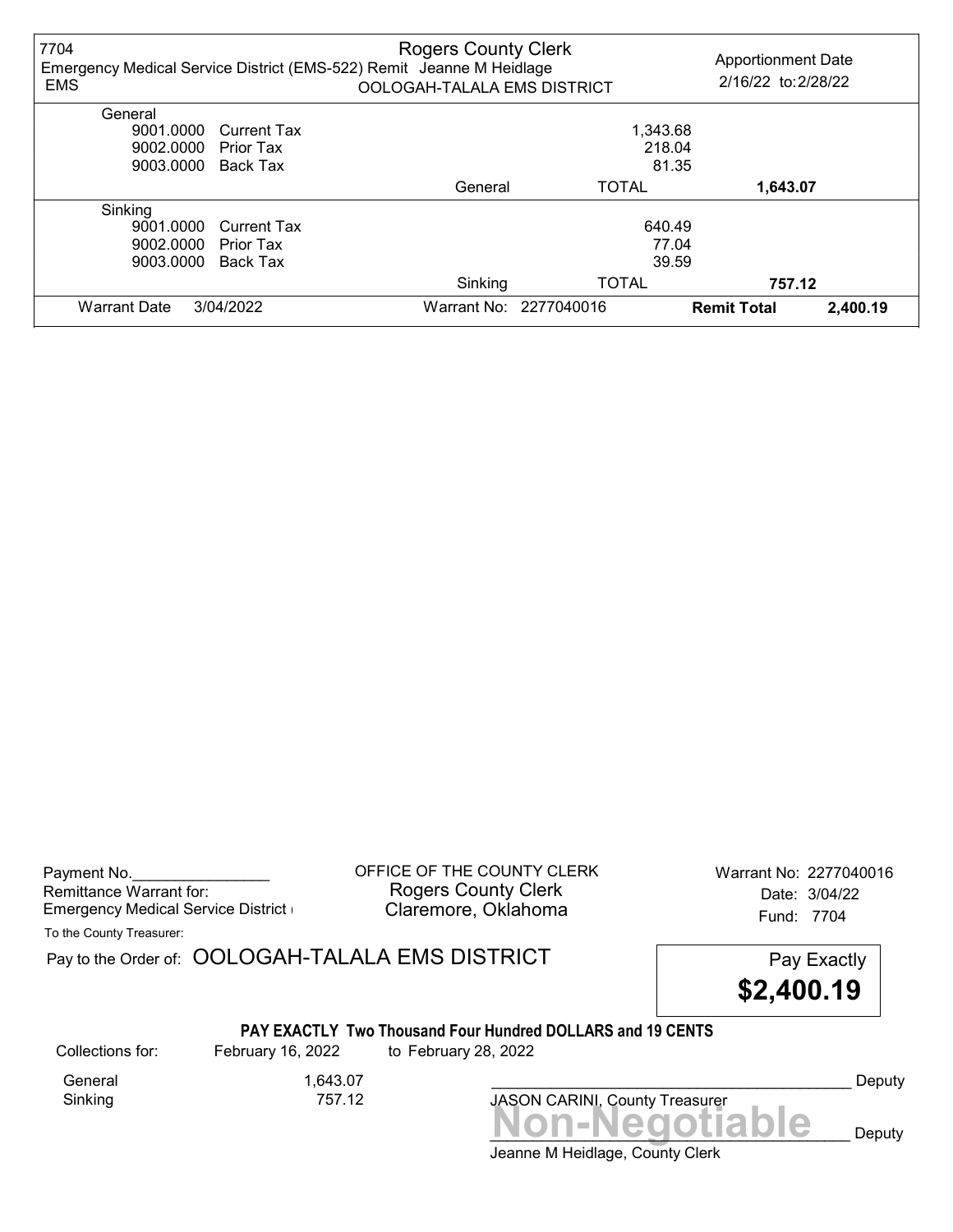| 7705<br><b>Fire Protection Districts Remit</b><br><b>FFD</b> | <b>Rogers County Clerk</b><br>Jeanne M Heidlage<br><b>FOYIL FIRE DEPARTMENT</b> |              | <b>Apportionment Date</b><br>2/16/22 to: 2/28/22 |          |
|--------------------------------------------------------------|---------------------------------------------------------------------------------|--------------|--------------------------------------------------|----------|
| General                                                      |                                                                                 |              |                                                  |          |
| 9001.0000<br><b>Current Tax</b>                              |                                                                                 | 4,076.64     |                                                  |          |
| 9002.0000<br>Prior Tax                                       |                                                                                 | 63.79        |                                                  |          |
| 9003.0000<br>Back Tax                                        |                                                                                 | 60.97        |                                                  |          |
|                                                              | General                                                                         | <b>TOTAL</b> | 4,201.40                                         |          |
| Sinking                                                      |                                                                                 |              |                                                  |          |
| 9001.0000<br><b>Current Tax</b>                              |                                                                                 | 2,065.63     |                                                  |          |
| 9002.0000<br>Prior Tax                                       |                                                                                 | 38.35        |                                                  |          |
| 9003.0000<br>Back Tax                                        |                                                                                 | 40.06        |                                                  |          |
|                                                              | Sinking                                                                         | <b>TOTAL</b> | 2,144.04                                         |          |
| <b>Warrant Date</b><br>3/04/2022                             | Warrant No: 2277050086                                                          |              | <b>Remit Total</b>                               | 6,345.44 |

Payment No. 2277050086 CHERCOUNTY CLERK Warrant No: 2277050086 Rogers County Clerk Date: 3/04/22 Fire Protection Districts Remit **Claremore, Oklahoma** Fund: 7705

To the County Treasurer:

Pay to the Order of: FOYIL FIRE DEPARTMENT FREE PAY EXACTLY



## PAY EXACTLY Six Thousand Three Hundred Forty Five DOLLARS and 44 CENTS

Collections for: February 16, 2022 to February 28, 2022

General 4,201.40<br>Sinking 2,144.04

Sinking 2,144.04

Non-Negotiable Deputy JASON CARINI, County Treasurer

Deputy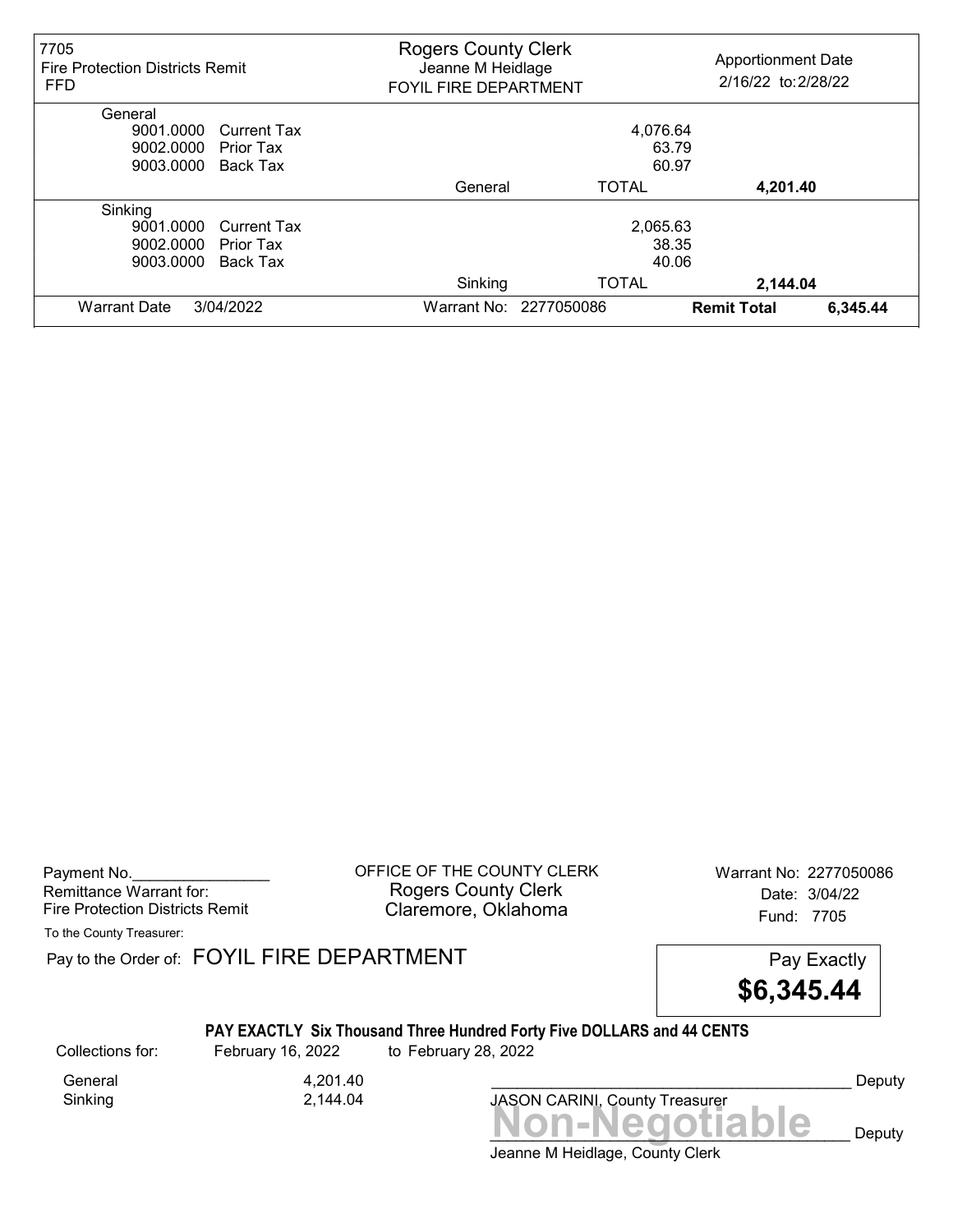| 7705<br><b>Fire Protection Districts Remit</b><br><b>LFD</b> | <b>Rogers County Clerk</b><br>Jeanne M Heidlage<br>LIMESTONE FIRE DISTRICT |                          | <b>Apportionment Date</b><br>2/16/22 to: 2/28/22 |           |
|--------------------------------------------------------------|----------------------------------------------------------------------------|--------------------------|--------------------------------------------------|-----------|
| General<br>9001.0000 Current Tax                             |                                                                            | 7,668.32                 |                                                  |           |
|                                                              | General                                                                    | <b>TOTAL</b>             | 7,668.32                                         |           |
| Sinking<br>9001.0000 Current Tax                             | Sinking                                                                    | 2,683.70<br><b>TOTAL</b> | 2,683.70                                         |           |
| <b>Warrant Date</b><br>3/04/2022                             | Warrant No: 2277050087                                                     |                          | <b>Remit Total</b>                               | 10,352.02 |

Payment No. 2277050087 Rogers County Clerk Date: 3/04/22 Fire Protection Districts Remit **Claremore, Oklahoma** Fund: 7705

To the County Treasurer:

Pay to the Order of: LIMESTONE FIRE DISTRICT Pay Exactly Pay Exactly

\$10,352.02

## PAY EXACTLY Ten Thousand Three Hundred Fifty Two DOLLARS and 2 CENTS

Collections for: February 16, 2022 to February 28, 2022

Sinking 2,683.70

General 7,668.32

JASON CARINI, County Treasurer

Deputy

Jeanne M Heidlage, County Clerk Non-Negotiable Deputy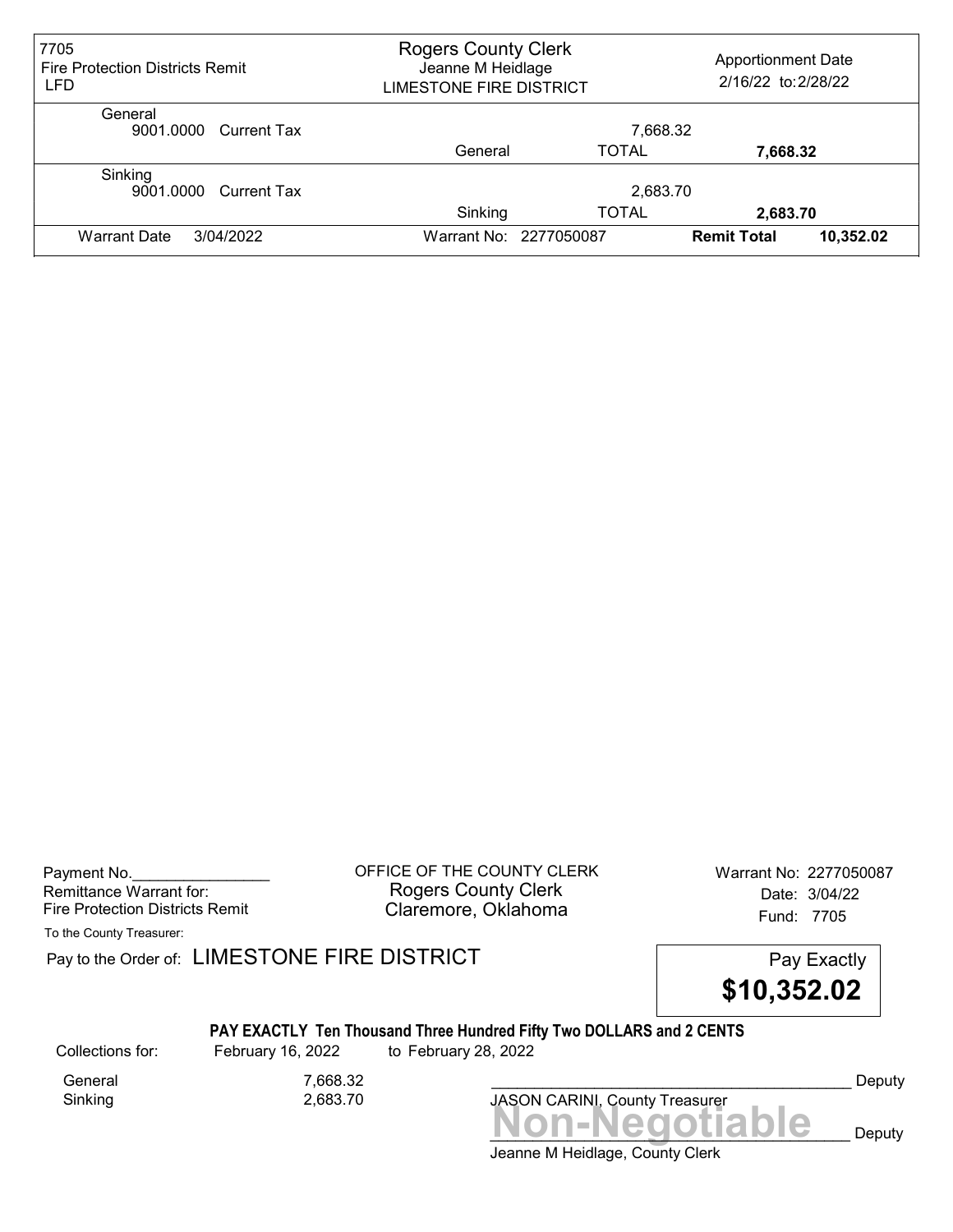| 7705<br><b>Fire Protection Districts Remit</b><br><b>NFD</b> | <b>Rogers County Clerk</b><br>Jeanne M Heidlage<br>NORTHWEST FIRE DISTRICT |                        | <b>Apportionment Date</b><br>2/16/22 to: 2/28/22 |
|--------------------------------------------------------------|----------------------------------------------------------------------------|------------------------|--------------------------------------------------|
| General                                                      |                                                                            |                        |                                                  |
| 9001.0000<br><b>Current Tax</b>                              |                                                                            | 7,179.39               |                                                  |
| 9002.0000<br>Prior Tax                                       |                                                                            | 783.35                 |                                                  |
| 9003.0000<br>Back Tax                                        |                                                                            | 292.17                 |                                                  |
|                                                              | General                                                                    | <b>TOTAL</b>           | 8,254.91                                         |
| Sinking                                                      |                                                                            |                        |                                                  |
| 9001.0000<br><b>Current Tax</b>                              |                                                                            | 1,880.90               |                                                  |
| 9002.0000<br>Prior Tax                                       |                                                                            | 237.64                 |                                                  |
| 9003.0000<br><b>Back Tax</b>                                 |                                                                            | 90.40                  |                                                  |
|                                                              | Sinking                                                                    | <b>TOTAL</b>           | 2,208.94                                         |
| <b>Warrant Date</b><br>3/04/2022                             |                                                                            | Warrant No: 2277050088 | 10,463.85<br><b>Remit Total</b>                  |

Payment No. 2277050088 COFFICE OF THE COUNTY CLERK Warrant No: 2277050088 Rogers County Clerk Date: 3/04/22 Fire Protection Districts Remit **Claremore, Oklahoma** Fund: 7705

To the County Treasurer:

Pay to the Order of: NORTHWEST FIRE DISTRICT FIRE Pay Exactly

\$10,463.85

## PAY EXACTLY Ten Thousand Four Hundred Sixty Three DOLLARS and 85 CENTS

Sinking 2,208.94

General 8.254.91

Collections for: February 16, 2022 to February 28, 2022

JASON CARINI, County Treasurer

Deputy

Jeanne M Heidlage, County Clerk Non-Negotiable Deputy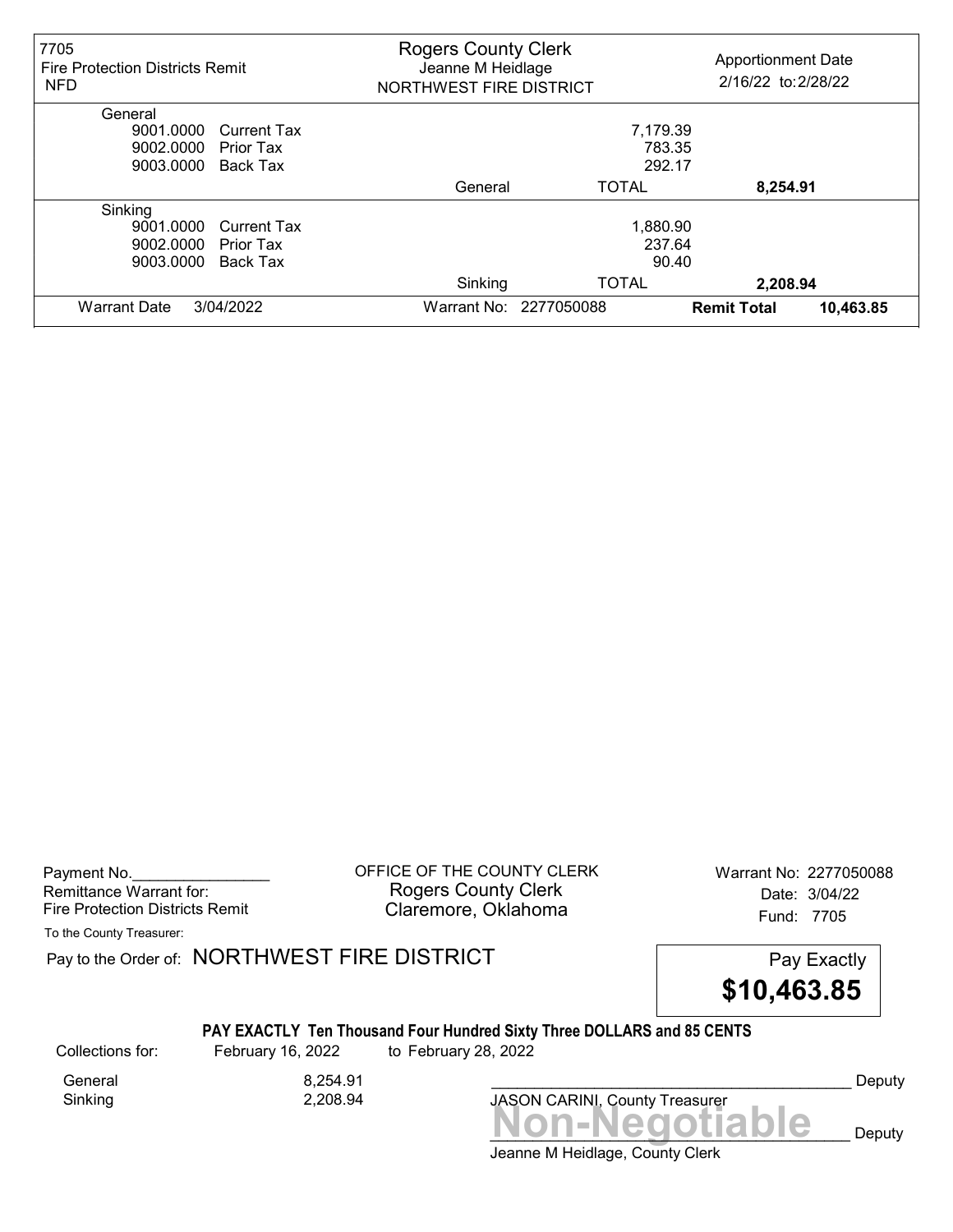| 7705<br><b>Fire Protection Districts Remit</b><br><b>TFD</b> | <b>Rogers County Clerk</b><br>Jeanne M Heidlage<br>TRI-DISTRICT FIRE DISTRICT |                        | <b>Apportionment Date</b><br>2/16/22 to: 2/28/22 |
|--------------------------------------------------------------|-------------------------------------------------------------------------------|------------------------|--------------------------------------------------|
| General                                                      |                                                                               |                        |                                                  |
| 9001.0000<br><b>Current Tax</b>                              |                                                                               | 2,634.00               |                                                  |
| 9002.0000<br>Prior Tax                                       |                                                                               |                        | 1.09                                             |
| 9003.0000<br>Back Tax                                        |                                                                               | 10.12                  |                                                  |
|                                                              | General                                                                       | <b>TOTAL</b>           | 2,645.21                                         |
| Sinking                                                      |                                                                               |                        |                                                  |
| 9001.0000<br><b>Current Tax</b>                              |                                                                               | 1,580.39               |                                                  |
| 9002.0000<br>Prior Tax                                       |                                                                               |                        | 0.33                                             |
| 9003.0000<br><b>Back Tax</b>                                 |                                                                               |                        | 3.04                                             |
|                                                              | Sinking                                                                       | <b>TOTAL</b>           | 1,583.76                                         |
| <b>Warrant Date</b><br>3/04/2022                             |                                                                               | Warrant No: 2277050089 | 4,228.97<br><b>Remit Total</b>                   |

Payment No. 2277050089 COFFICE OF THE COUNTY CLERK Warrant No: 2277050089 Rogers County Clerk Date: 3/04/22 Fire Protection Districts Remit **Claremore, Oklahoma** Fund: 7705

To the County Treasurer:

Pay to the Order of: TRI-DISTRICT FIRE DISTRICT **Pay Exactly** Pay Exactly

\$4,228.97

## PAY EXACTLY Four Thousand Two Hundred Twenty Eight DOLLARS and 97 CENTS

Collections for: February 16, 2022 to February 28, 2022

Sinking 1,583.76

General 2,645.21



Deputy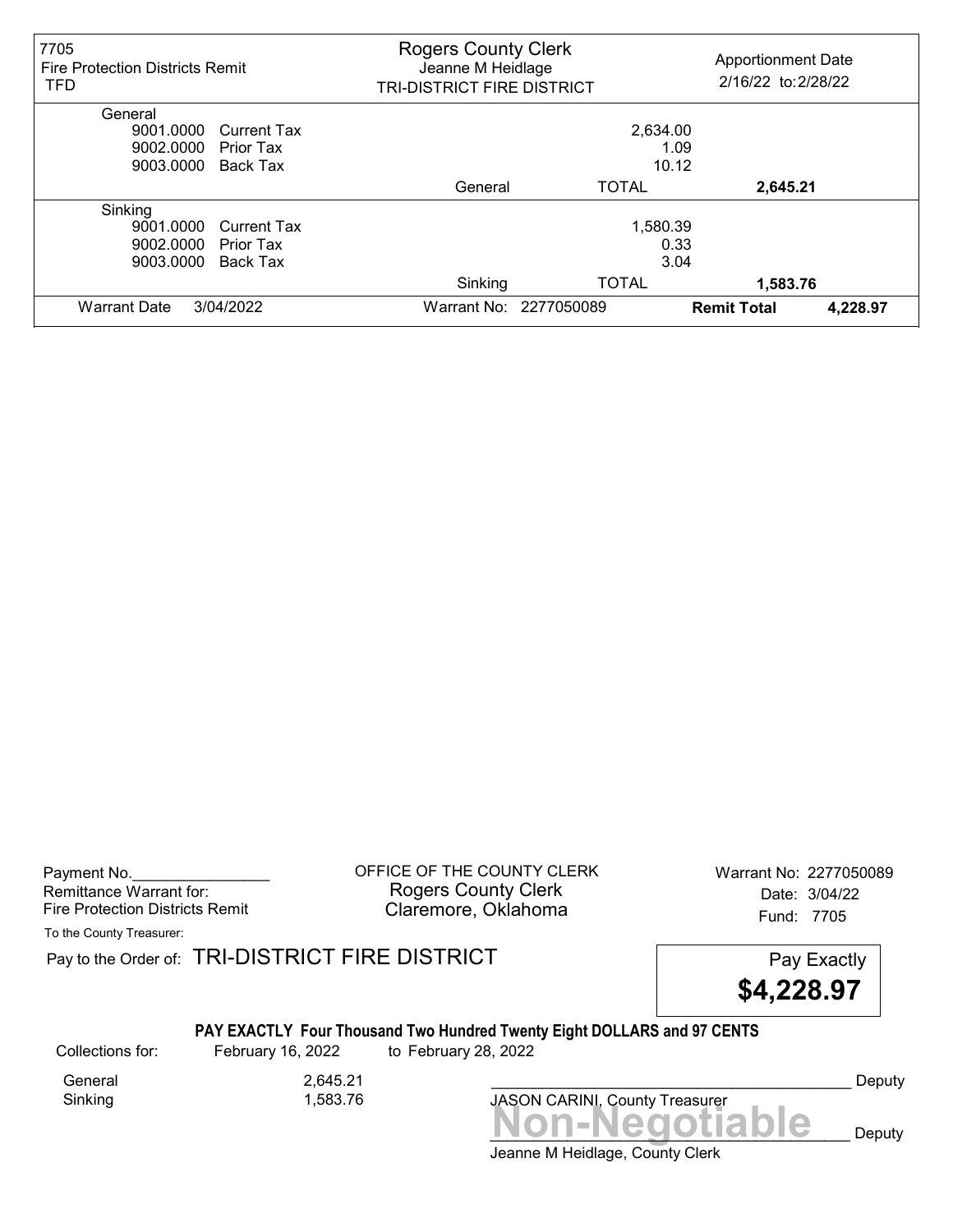| 7705<br><b>Fire Protection Districts Remit</b><br>VFD   | <b>Rogers County Clerk</b><br>Jeanne M Heidlage<br><b>VERDIGRIS FIRE DISTRICT</b> |                        | <b>Apportionment Date</b><br>2/16/22 to: 2/28/22 |           |
|---------------------------------------------------------|-----------------------------------------------------------------------------------|------------------------|--------------------------------------------------|-----------|
| General<br>9001.0000 Current Tax<br>9002.0000 Prior Tax |                                                                                   | 5,257.47<br>9,780.45   |                                                  |           |
|                                                         | General                                                                           | <b>TOTAL</b>           | 15,037.92                                        |           |
| 3/04/2022<br>Warrant Date                               |                                                                                   | Warrant No: 2277050090 | <b>Remit Total</b>                               | 15,037.92 |

Payment No. 2277050090 COFFICE OF THE COUNTY CLERK Warrant No: 2277050090 Rogers County Clerk Date: 3/04/22 Fire Protection Districts Remit **Claremore, Oklahoma** Fund: 7705

To the County Treasurer:

Pay to the Order of: VERDIGRIS FIRE DISTRICT Pay to the Order of: VERDIGRIS FIRE DISTRICT

\$15,037.92

# PAY EXACTLY Fifteen Thousand Thirty Seven DOLLARS and 92 CENTS

Collections for: February 16, 2022 to February 28, 2022

Jeanne M Heidlage, County Clerk Non-Negotiable Deputy JASON CARINI, County Treasurer General 15,037.92 \_\_\_\_\_\_\_\_\_\_\_\_\_\_\_\_\_\_\_\_\_\_\_\_\_\_\_\_\_\_\_\_\_\_\_\_\_\_\_\_\_\_ Deputy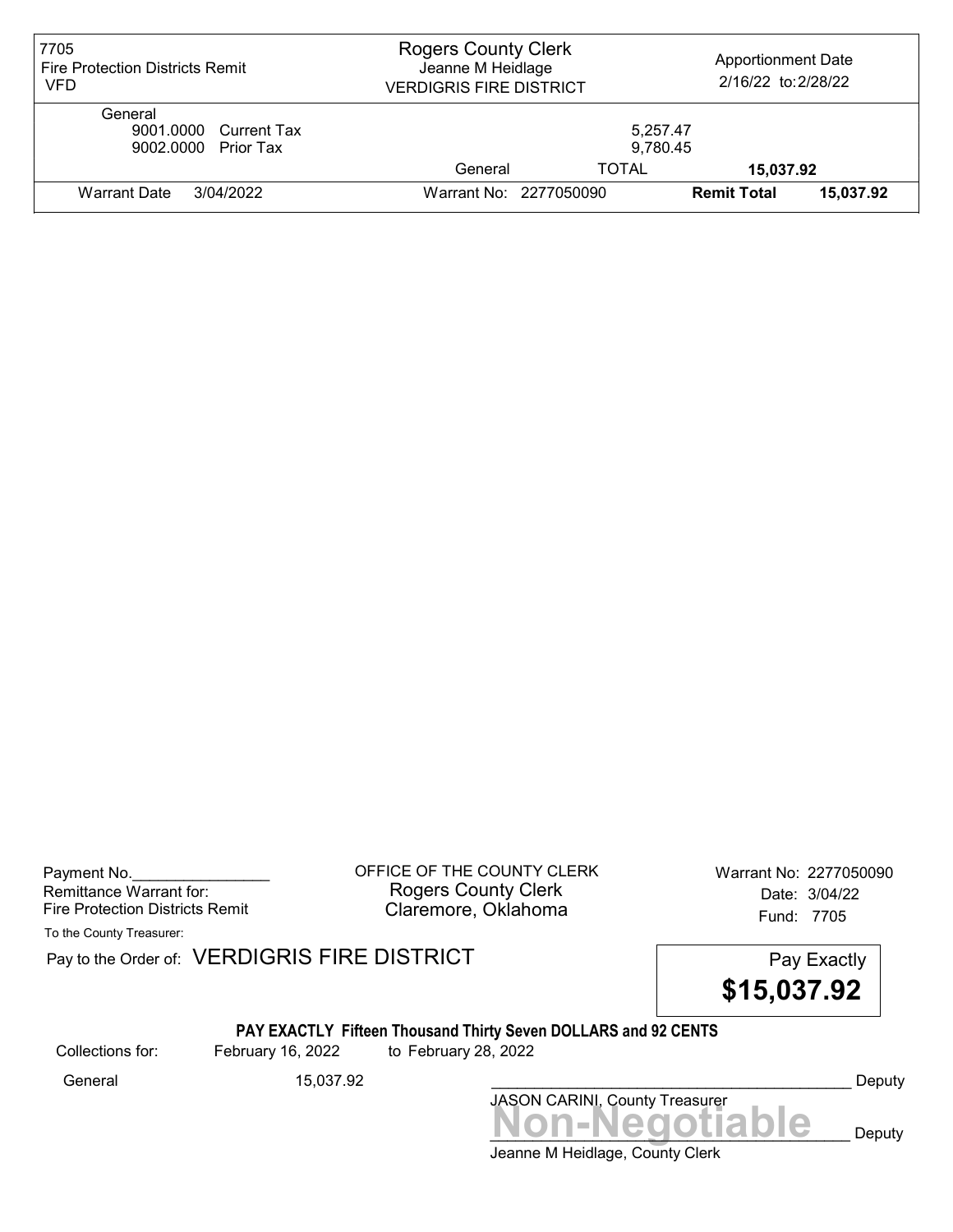| 7705<br><b>Fire Protection Districts Remit</b><br><b>FAF</b> | <b>Rogers County Clerk</b><br>Jeanne M Heidlage<br><b>FAIR OAKS FIRE PROTECTION DIST</b> |              | <b>Apportionment Date</b><br>2/16/22 to: 2/28/22 |        |
|--------------------------------------------------------------|------------------------------------------------------------------------------------------|--------------|--------------------------------------------------|--------|
| General<br>9001.0000 Current Tax                             |                                                                                          | 859.20       |                                                  |        |
|                                                              | General                                                                                  | <b>TOTAL</b> | 859.20                                           |        |
| <b>Warrant Date</b><br>3/04/2022                             | Warrant No: 2277050091                                                                   |              | <b>Remit Total</b>                               | 859.20 |

| Payment No.                     |
|---------------------------------|
| Remittance Warrant for:         |
| Fire Protection Districts Remit |

Payment No.\_\_\_\_\_\_\_\_\_\_\_\_\_\_\_\_ OFFICE OF THE COUNTY CLERK Warrant No: 2277050091 Rogers County Clerk **Date:** 3/04/22 Fire Protection Districts Remit **Exercise Claremore, Oklahoma** Fund: 7705

To the County Treasurer:

|                  |                   | Pay to the Order of: FAIR OAKS FIRE PROTECTION DIST<br>Pay Exactly<br>\$859.20    |        |
|------------------|-------------------|-----------------------------------------------------------------------------------|--------|
| Collections for: | February 16, 2022 | PAY EXACTLY Eight Hundred Fifty Nine DOLLARS and 20 CENTS<br>to February 28, 2022 |        |
| General          | 859.20            | <b>JASON CARINL County Treasurer</b>                                              | Deputy |
|                  |                   | Jon-Negotiable                                                                    | Deputy |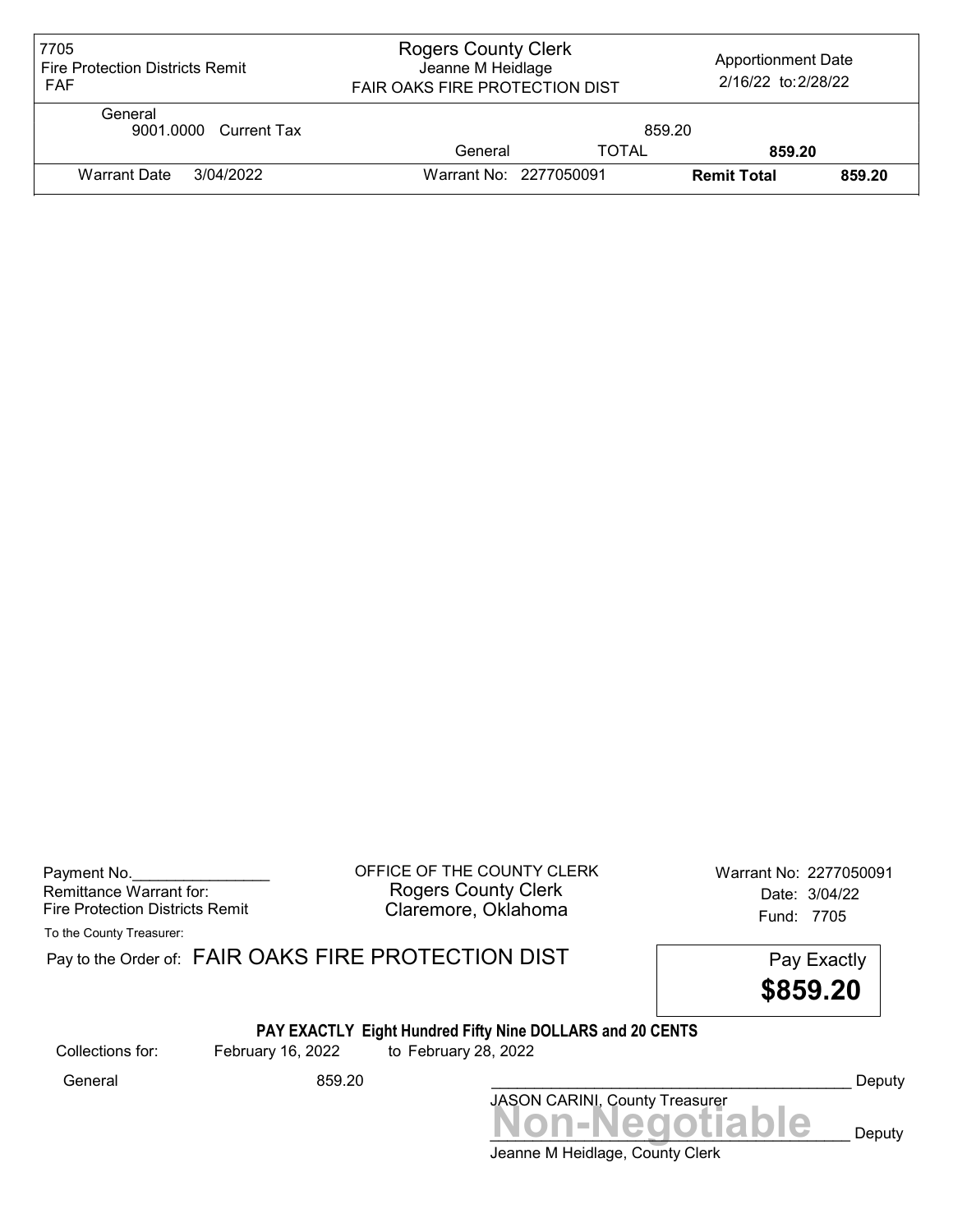| 7706<br>Career Tech Remit<br><b>VT11</b> |                          | <b>Rogers County Clerk</b><br>Jeanne M Heidlage<br>NORTHEAST VO TECH 11 |              | <b>Apportionment Date</b><br>2/16/22 to: 2/28/22 |           |
|------------------------------------------|--------------------------|-------------------------------------------------------------------------|--------------|--------------------------------------------------|-----------|
| <b>Building</b>                          |                          |                                                                         |              |                                                  |           |
| 9001.0000                                | Current Tax              |                                                                         | 5,370.32     |                                                  |           |
| 9002.0000                                | Prior Tax                |                                                                         | 1,344.66     |                                                  |           |
| 9003.0000                                | Back Tax                 |                                                                         | 54.26        |                                                  |           |
| 9221.9105                                | Payment in Lieu of Taxes |                                                                         | 21.80        |                                                  |           |
|                                          |                          | <b>Building</b>                                                         | TOTAL        | 6,791.04                                         |           |
| General                                  |                          |                                                                         |              |                                                  |           |
| 9001.0000                                | Current Tax              |                                                                         | 55,153.26    |                                                  |           |
| 9002.0000                                | Prior Tax                |                                                                         | 13,809.60    |                                                  |           |
| 9003.0000                                | Back Tax                 |                                                                         | 557.06       |                                                  |           |
| 9221.9105                                | Payment in Lieu of Taxes |                                                                         | 223.89       |                                                  |           |
|                                          |                          | General                                                                 | <b>TOTAL</b> | 69,743.81                                        |           |
| <b>Warrant Date</b>                      | 3/04/2022                | Warrant No: 2277060031                                                  |              | <b>Remit Total</b>                               | 76,534.85 |

Payment No. 2277060031 COFFICE OF THE COUNTY CLERK Warrant No: 2277060031 Rogers County Clerk Date: 3/04/22 Career Tech Remit **Claremore, Oklahoma Career Tech Remit** 7706

To the County Treasurer:

Pay to the Order of: NORTHEAST VO TECH 11 Pay Exactly



#### PAY EXACTLY Seventy Six Thousand Five Hundred Thirty Four DOLLARS and 85 CENTS

Collections for: February 16, 2022 to February 28, 2022

Building 6,791.04<br>General 69,743.81 69,743.81

Non-Negotiable Deputy JASON CARINI, County Treasurer

Deputy